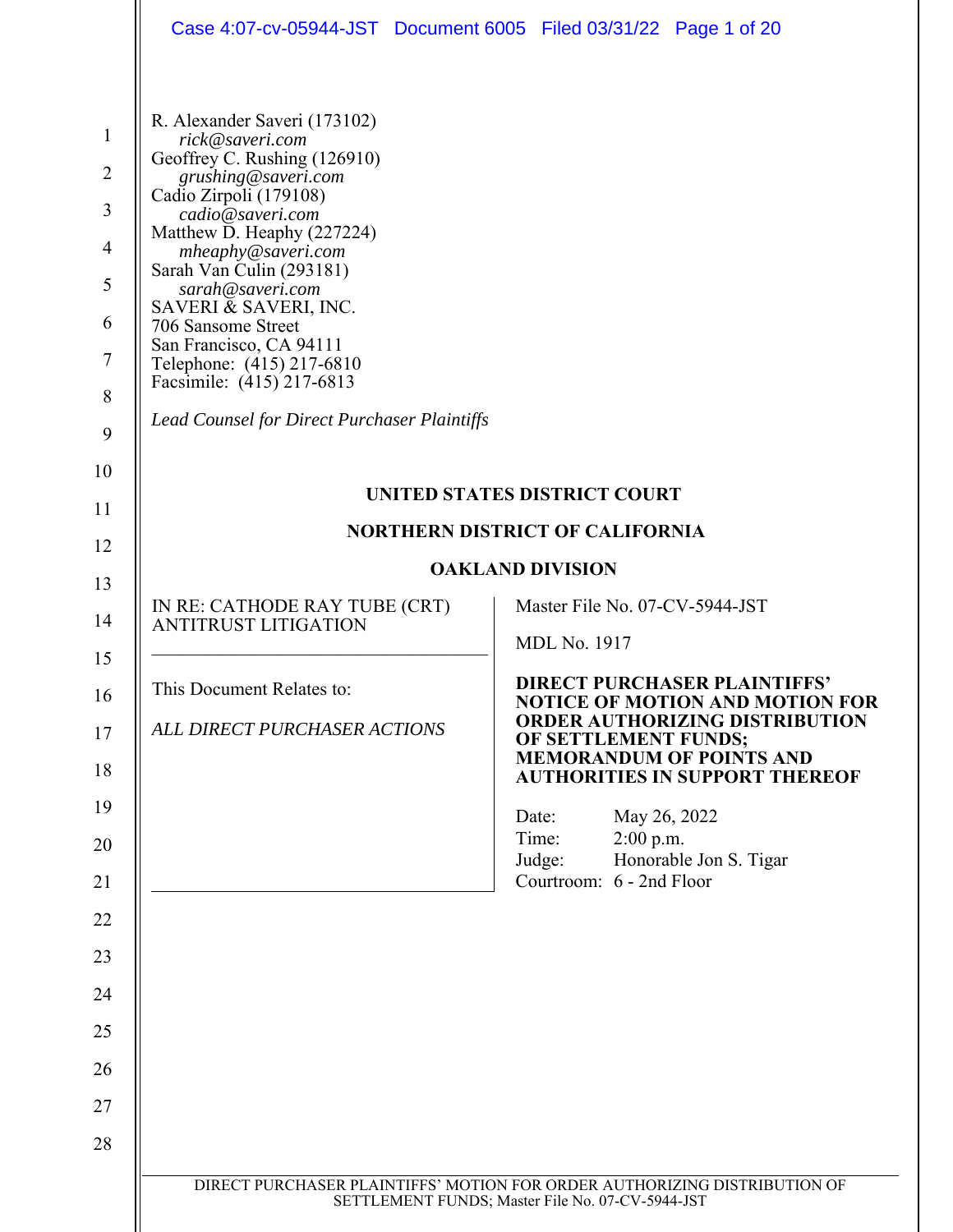# **TABLE OF CONTENTS**

| $\overline{2}$ |      |           |                                                                           |  |
|----------------|------|-----------|---------------------------------------------------------------------------|--|
| 3              |      |           |                                                                           |  |
| $\overline{4}$ |      |           |                                                                           |  |
| 5              |      |           |                                                                           |  |
| 6              |      |           |                                                                           |  |
| $\tau$         |      |           |                                                                           |  |
| 8              | Ι.   |           |                                                                           |  |
| 9              | II.  |           |                                                                           |  |
| 10             |      | A.        |                                                                           |  |
| 11             |      | <b>B.</b> |                                                                           |  |
| 12             |      | C.        |                                                                           |  |
| 13             |      | D.        |                                                                           |  |
| 14             |      | E.        |                                                                           |  |
| 15             |      | F.        |                                                                           |  |
| 16             | III. |           |                                                                           |  |
| 17             | IV.  |           |                                                                           |  |
| 18             |      |           |                                                                           |  |
| 19             |      |           |                                                                           |  |
| 20             |      |           |                                                                           |  |
| 21             |      |           |                                                                           |  |
| 22             |      |           |                                                                           |  |
| 23             |      |           |                                                                           |  |
| 24             |      |           |                                                                           |  |
| 25             |      |           |                                                                           |  |
| 26             |      |           |                                                                           |  |
| 27             |      |           |                                                                           |  |
| 28             |      |           |                                                                           |  |
|                |      |           | DIRECT PURCHASER PLAINTIFFS' MOTION FOR ORDER AUTHORIZING DISTRIBUTION OF |  |
|                |      |           | SETTLEMENT FUNDS; Master File No. 07-CV-5944-JST                          |  |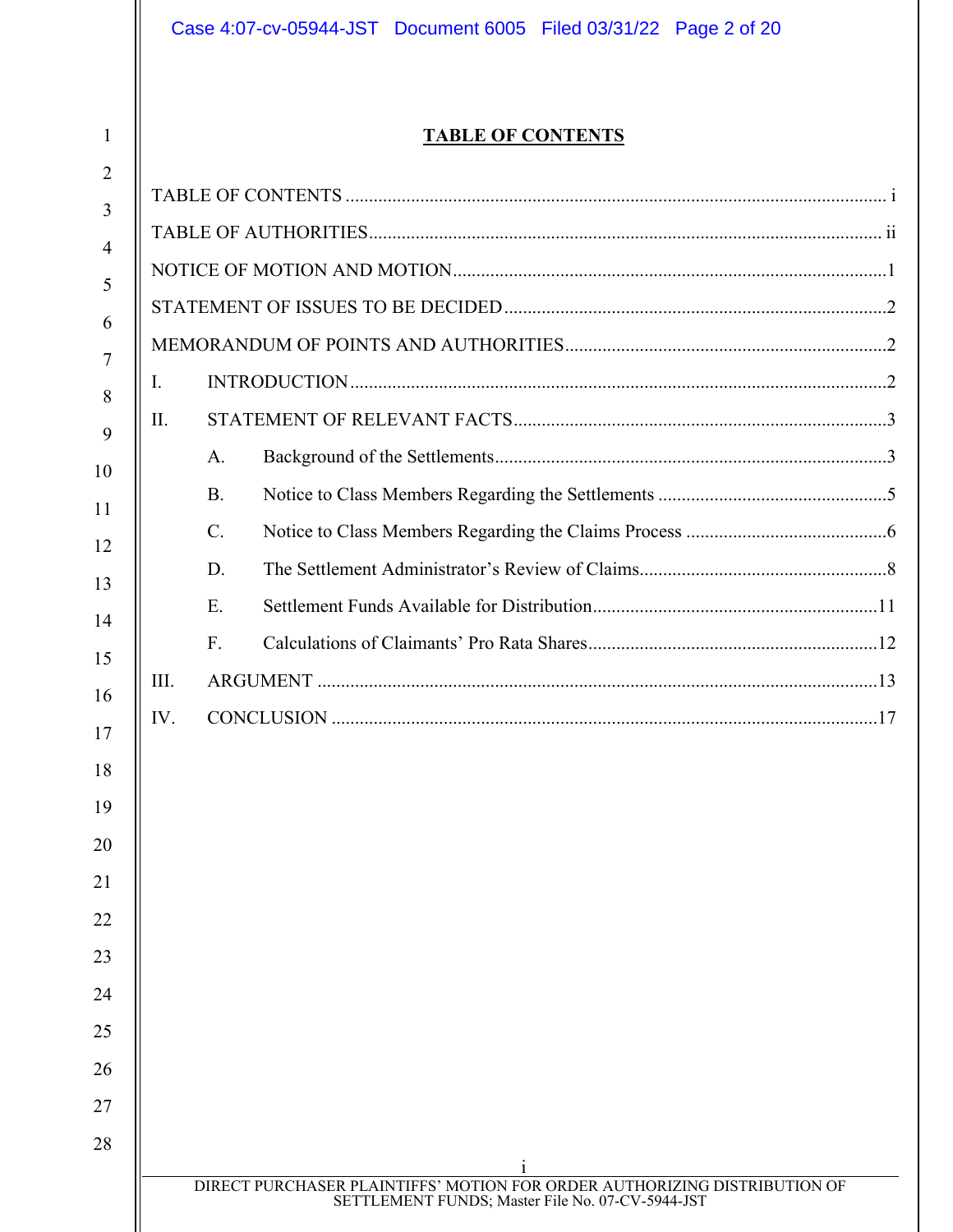| Case 4:07-cv-05944-JST Document 6005 Filed 03/31/22 Page 3 of 20                                                                              |
|-----------------------------------------------------------------------------------------------------------------------------------------------|
| <b>TABLE OF AUTHORITIES</b>                                                                                                                   |
| <b>Cases</b>                                                                                                                                  |
| Downes v. Wisconsin Energy Corp. Ret. Account Plan,                                                                                           |
| In re Anthem, Inc. Data Breach Litig.,                                                                                                        |
|                                                                                                                                               |
| In re Auto. Parts Antitrust Litig.,                                                                                                           |
| In re Cathode Ray Tube (CRT) Antitrust Litig.,                                                                                                |
| MDL No. 1917, Master Case No. C-07-5944 JST, Case No. 14-cv-2058 JST, 2017 WL 565003                                                          |
| In re Cathode Ray Tube (CRT) Antitrust Litig.,                                                                                                |
| In re Dynamic Random Access Memory (DRAM) Antitrust Litig.,                                                                                   |
| No. C 06-4333 PJH, 2013 WL 12333442 (N.D. Cal. Jan. 8, 2013), report and recommendation                                                       |
| In re Initial Pub. Offering Sec. Litig.,                                                                                                      |
| In re Ins. Brokerage Antitrust Litig.,                                                                                                        |
| In re Int'l Air Transp. Surcharge Antitrust Litig.,<br>No. M 06-01793 CRB, 2011 WL 6337625 (N.D. Cal. Dec. 19, 2011), aff'd, 577 F. App'x 711 |
|                                                                                                                                               |
| In re Lithium Ion Batteries Antitrust Litig.,<br>No. 13-md-02420-YGR, MDL No. 2420 (N.D. Cal. Dec. 14, 2020) (ECF No. 2684) 15-16             |
| In re Optical Disk Drive Antitrust Litig.,                                                                                                    |
| Mehling v. New York Life Ins. Co.,                                                                                                            |
| Slipchenko v. Brunel Energy, Inc.,                                                                                                            |
| Standard Iron Works v. ArcelorMittal,                                                                                                         |
| <b>Statutes</b>                                                                                                                               |
|                                                                                                                                               |
|                                                                                                                                               |
| <b>Treatises</b>                                                                                                                              |
|                                                                                                                                               |
| 11                                                                                                                                            |
| DIRECT PURCHASER PLAINTIFFS' MOTION FOR ORDER AUTHORIZING DISTRIBUTION OF<br>SETTLEMENT FUNDS; Master File No. 07-CV-5944-JST                 |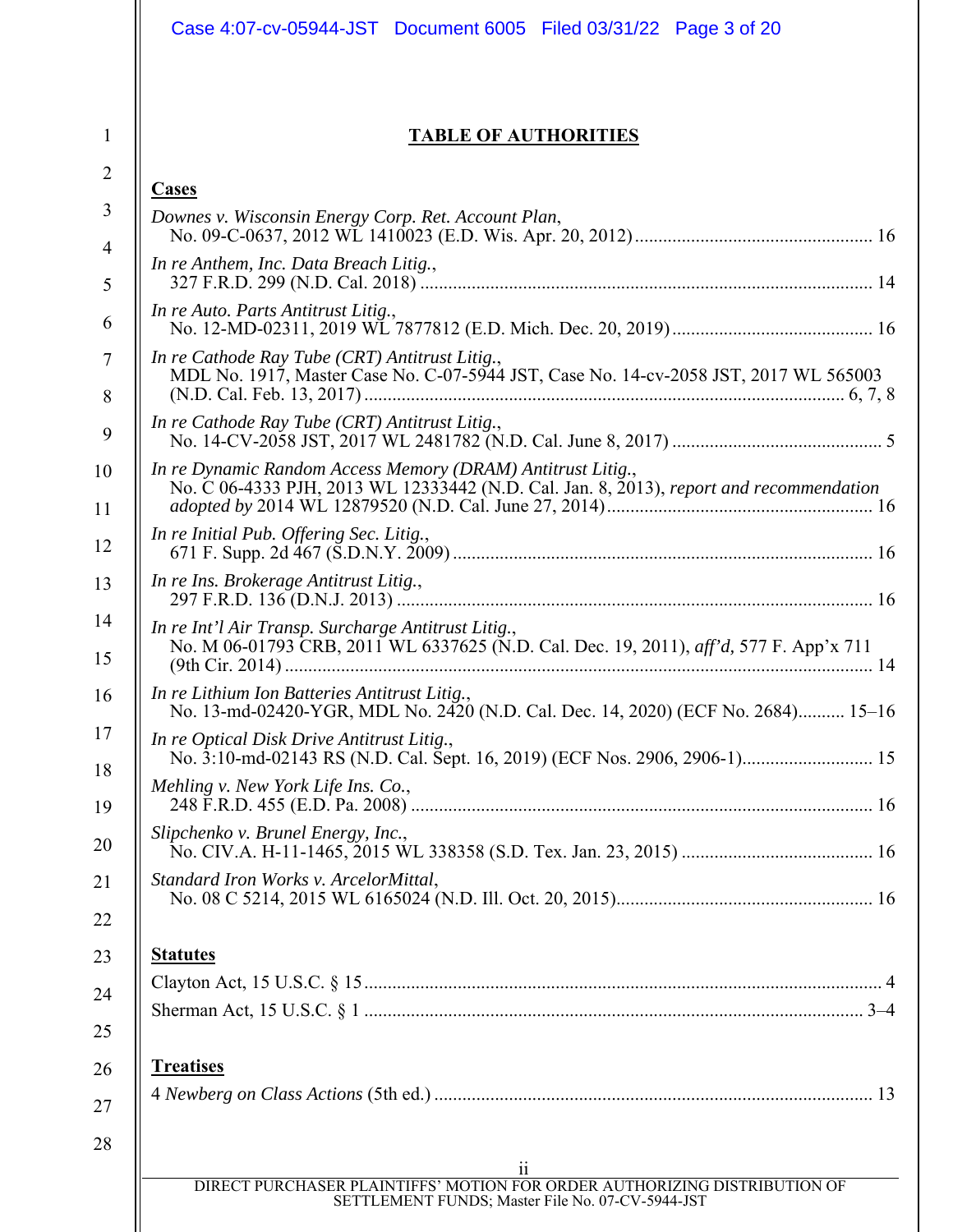2

3

4

5

6

7

8

9

10

11

12

13

14

15

16

17

18

19

20

21

22

23

24

25

26

27

28

# **NOTICE OF MOTION AND MOTION**

## TO ALL PARTIES AND THEIR COUNSEL OF RECORD:

PLEASE TAKE NOTICE that on Thursday, May 26, 2022, at 2:00 p.m., or as soon thereafter as counsel can be heard, before the Honorable Jon S. Tigar, United States District Judge, at the United States Courthouse, 1301 Clay Street, Courtroom 6, Oakland, California, Direct Purchaser Plaintiffs ("Plaintiffs") will move this Court for an Order authorizing the distribution of settlement proceeds obtained in the Direct Purchaser Actions to class members who submitted valid claims.

Plaintiffs request that the Court enter an Order authorizing payment of all claims approved by the Settlement Administrator, KCC Class Action Services, LLC, the successor company of Gilardi & Co. LLC ("Settlement Administrator")—less funds reserved for claims administration costs, taxes and other issues—from the settlement funds according to the pro rata Plan of Allocation previously approved by the Court. Plaintiffs further request that the Court enter an Order authorizing payment to the Settlement Administrator for notice and claims administration costs incurred but not yet paid.

This Motion is based upon this Notice of Motion and Motion, the Memorandum of Points and Authorities in Support Thereof, the Declaration of Rachel Christman re: Claims Processing and Distribution of the Net Settlement Funds ("Christman Declaration" or "Christman Decl."), the [Proposed] Order Granting Direct Purchaser Plaintiffs' Motion for an Order Authorizing Distribution of Settlement Funds, submitted herewith, as well as the complete files and records in this case, and upon such argument at the hearing on this motion and in further pleadings as may be presented to the Court.<sup>1</sup>

<sup>1</sup> After Plaintiffs file this Motion, it will be posted, with all supporting materials, on the CRT settlement website (www.CRTDirectPurchaserAntitrustSettlement.com) maintained by the Settlement Administrator.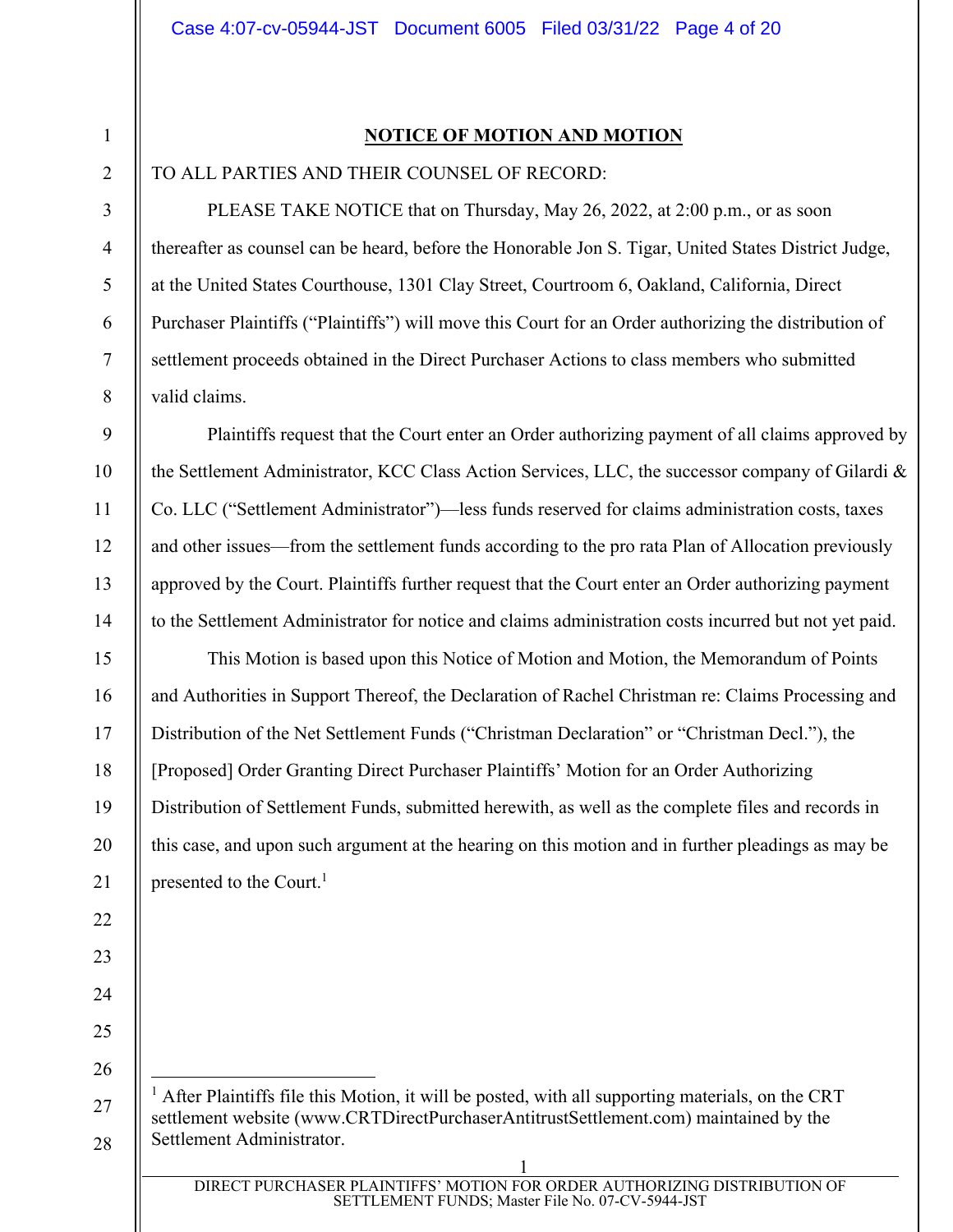| 1.                                                                                            | Whether to adopt and approve the Settlement Administrator's recommendations                                                                                                                                                                                                                                                                                                                                                                                                                                                                                                                                                                                                                                                                                                                                                                                                                                                                                                                                                                                                                                                                                                                                                                                                                                       |
|-----------------------------------------------------------------------------------------------|-------------------------------------------------------------------------------------------------------------------------------------------------------------------------------------------------------------------------------------------------------------------------------------------------------------------------------------------------------------------------------------------------------------------------------------------------------------------------------------------------------------------------------------------------------------------------------------------------------------------------------------------------------------------------------------------------------------------------------------------------------------------------------------------------------------------------------------------------------------------------------------------------------------------------------------------------------------------------------------------------------------------------------------------------------------------------------------------------------------------------------------------------------------------------------------------------------------------------------------------------------------------------------------------------------------------|
|                                                                                               | regarding the ineligibility of the claims, as set forth in Exhibit B to the Christman Declaration.                                                                                                                                                                                                                                                                                                                                                                                                                                                                                                                                                                                                                                                                                                                                                                                                                                                                                                                                                                                                                                                                                                                                                                                                                |
| 2.                                                                                            | Whether to authorize payment of all claims approved by the Settlement                                                                                                                                                                                                                                                                                                                                                                                                                                                                                                                                                                                                                                                                                                                                                                                                                                                                                                                                                                                                                                                                                                                                                                                                                                             |
|                                                                                               | Administrator from the settlement funds according to the pro rata Plan of Allocation and as set                                                                                                                                                                                                                                                                                                                                                                                                                                                                                                                                                                                                                                                                                                                                                                                                                                                                                                                                                                                                                                                                                                                                                                                                                   |
|                                                                                               | forth in Exhibit D to the Christman Declaration.                                                                                                                                                                                                                                                                                                                                                                                                                                                                                                                                                                                                                                                                                                                                                                                                                                                                                                                                                                                                                                                                                                                                                                                                                                                                  |
| 3.                                                                                            | Whether the Settlement Administrator shall be reimbursed for costs and expenses                                                                                                                                                                                                                                                                                                                                                                                                                                                                                                                                                                                                                                                                                                                                                                                                                                                                                                                                                                                                                                                                                                                                                                                                                                   |
|                                                                                               | incurred in the amount of \$1,291,445.86.                                                                                                                                                                                                                                                                                                                                                                                                                                                                                                                                                                                                                                                                                                                                                                                                                                                                                                                                                                                                                                                                                                                                                                                                                                                                         |
| 4.                                                                                            | Whether to reserve \$70,660.76 for the payment of additional claims administration                                                                                                                                                                                                                                                                                                                                                                                                                                                                                                                                                                                                                                                                                                                                                                                                                                                                                                                                                                                                                                                                                                                                                                                                                                |
|                                                                                               | costs and expenses, and \$250,000.00 for potential tax liability and other issues.                                                                                                                                                                                                                                                                                                                                                                                                                                                                                                                                                                                                                                                                                                                                                                                                                                                                                                                                                                                                                                                                                                                                                                                                                                |
|                                                                                               | <b>MEMORANDUM OF POINTS AND AUTHORITIES</b>                                                                                                                                                                                                                                                                                                                                                                                                                                                                                                                                                                                                                                                                                                                                                                                                                                                                                                                                                                                                                                                                                                                                                                                                                                                                       |
| I.                                                                                            | <b>INTRODUCTION</b>                                                                                                                                                                                                                                                                                                                                                                                                                                                                                                                                                                                                                                                                                                                                                                                                                                                                                                                                                                                                                                                                                                                                                                                                                                                                                               |
|                                                                                               |                                                                                                                                                                                                                                                                                                                                                                                                                                                                                                                                                                                                                                                                                                                                                                                                                                                                                                                                                                                                                                                                                                                                                                                                                                                                                                                   |
|                                                                                               | Direct Purchaser Plaintiffs ("Plaintiffs") have settled this action with all Defendants, except                                                                                                                                                                                                                                                                                                                                                                                                                                                                                                                                                                                                                                                                                                                                                                                                                                                                                                                                                                                                                                                                                                                                                                                                                   |
|                                                                                               | the Irico Defendants, resulting in settlement proceeds of \$212,200,000.00, plus accrued interest. <sup>2</sup>                                                                                                                                                                                                                                                                                                                                                                                                                                                                                                                                                                                                                                                                                                                                                                                                                                                                                                                                                                                                                                                                                                                                                                                                   |
| (Malaysia) Sdn. Bhd., Daewoo International Corporation, Daewoo Electronics Corporation (f/k/a | <sup>2</sup> The "Settling Defendants" are: Chunghwa Picture Tubes, Ltd., Hitachi, Ltd., Hitachi Asia, Ltd.,<br>Hitachi America, Ltd., Hitachi Electronic Devices (USA), Inc., Hitachi Displays, Ltd. (n/k/a Japan<br>Display Inc.), LG Electronics, Inc., LG Electronics USA, Inc., LG Electronics Taiwan Taipei Co.,<br>Ltd., Mitsubishi Electric Corporation, Mitsubishi Electric US, Inc., Mitsubishi Electric Visual<br>Solutions America, Inc., Panasonic Corporation (f/k/a Matsushita Electric Industrial Co., Ltd.),<br>Panasonic Corporation of North America, MT Picture Display Co., Ltd., Koninklijke Philips<br>Electronics N.V., Philips Electronics North America Corporation, Philips Electronics Industries<br>(Taiwan), Ltd., Philips da Amazonia Industria Electronica Ltda., Samsung SDI Co. Ltd., Samsung<br>SDI America, Inc., Samsung SDI Brasil, Ltd., Tianjin Samsung SDI Co., Ltd., Samsung Shenzhen<br>SDI Co., Ltd., SDI Malaysia Sdn. Bhd., SDI Mexico S.A. de C.V., Thomson SA (n/k/a<br>Technicolor SA), Thomson Consumer Electronics, Inc. (n/k/a Technicolor USA, Inc.), Toshiba<br>Corporation, Toshiba America Information Systems, Inc., Toshiba America Consumer Products,<br>L.L.C., and Toshiba America Electronic Components, Inc. (together with Chunghwa Picture Tubes |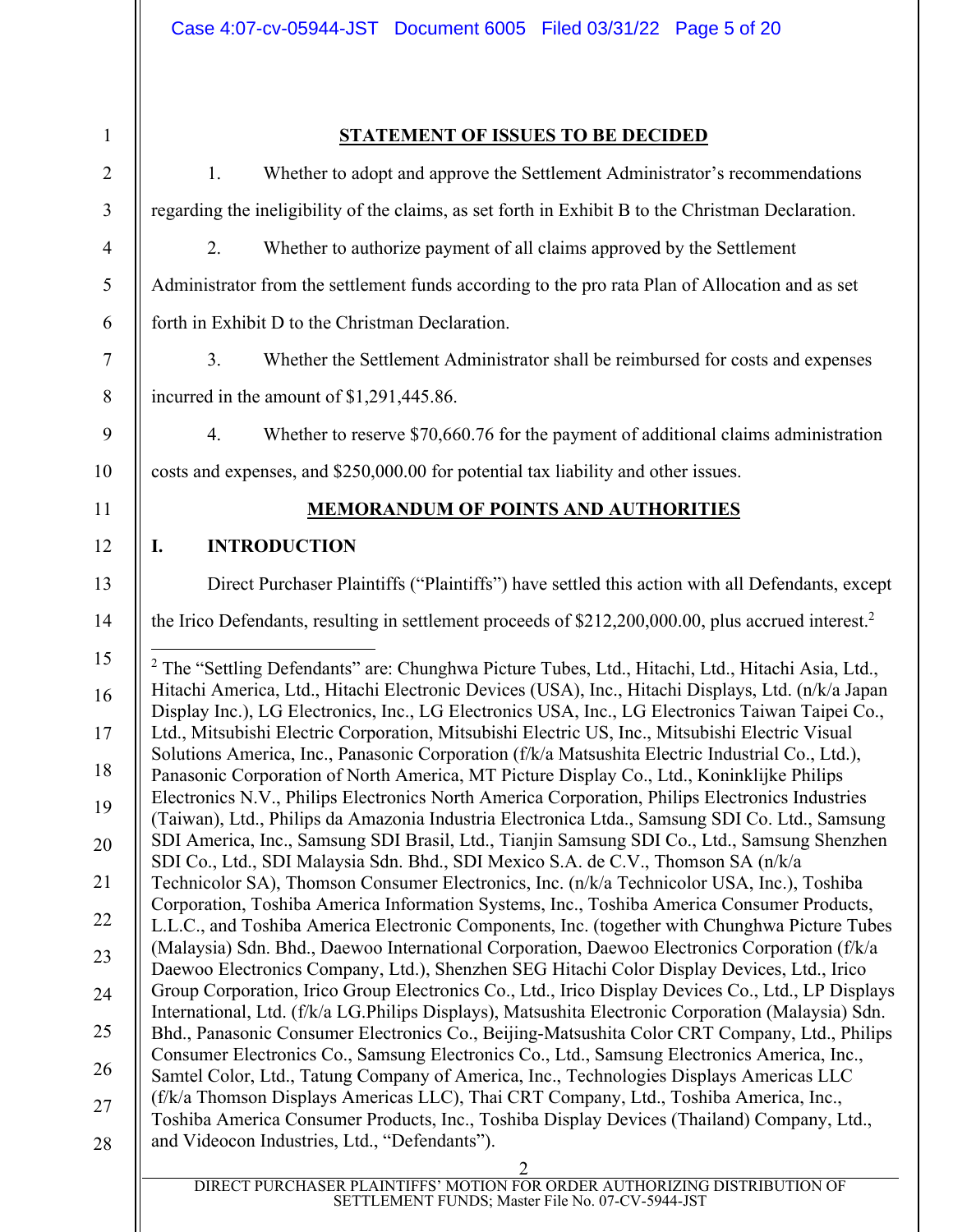This Court has granted final approval of each of the settlement agreements and the time for appeal has expired. All settlement payments have been made and were placed in interest-earning escrow accounts. Notice of the settlements was sent to class members, certain class members opted out, and potential class members submitted claims to the settlement proceeds.

The Settlement Administrator has completed an extensive, fair, and reasonable review of the claims. As of March 31, 2022, the Net Settlement Funds, which include the settlement proceeds plus interest, less Court-ordered attorneys' fees, already-paid costs and expenses incurred by the Settlement Administrator, and incentive awards to Class Representatives, total approximately \$143,930,610.22. Christman Decl. ¶ 29. After payment of unreimbursed notice and claims administration costs of \$1,291,445.86, reserving funds for additional estimated administration costs of \$70,660.76 and \$250,000.00 for potential tax liability and other issues, Plaintiffs propose distribution now of \$142,318,494.27. *Id.* ¶ 34, Ex. D.

As set forth in the pro rata Plan of Allocation previously approved by the Court, payments to class members will be based on the relative value of their purchases, determined by the cost of the Cathode Ray Tubes ("CRTs") and/or CRT Finished Products they purchased. Over 99% of the proceeds will be distributed to the top 113 claimants. *Id.* ¶ 34. The class will also benefit from Plaintiffs' proposal to make a minimum payment to every eligible class member of \$10.00, even if those class members' strict pro rata share of the settlement funds would be less, thus conserving administrative costs.

Plaintiffs request that the Court enter the Proposed Order, submitted herewith, which authorizes payment of all claims approved by the Settlement Administrator—less funds reserved for claims administration costs, taxes and other issues—from the Net Settlement Funds according to the pro rata Plan of Allocation previously approved by the Court.

24

1

2

3

4

5

6

7

8

9

10

11

12

13

14

15

16

17

18

19

20

21

22

23

25

# **II. STATEMENT OF RELEVANT FACTS**

**A. Background of the Settlements** 

3 26 27 28 This multidistrict litigation arises from an alleged worldwide conspiracy to fix prices of CRTs. CRTs are the primary components of CRT televisions and computer monitors. The first of many direct purchaser class actions was filed in November of 2007 alleging violations of Section 1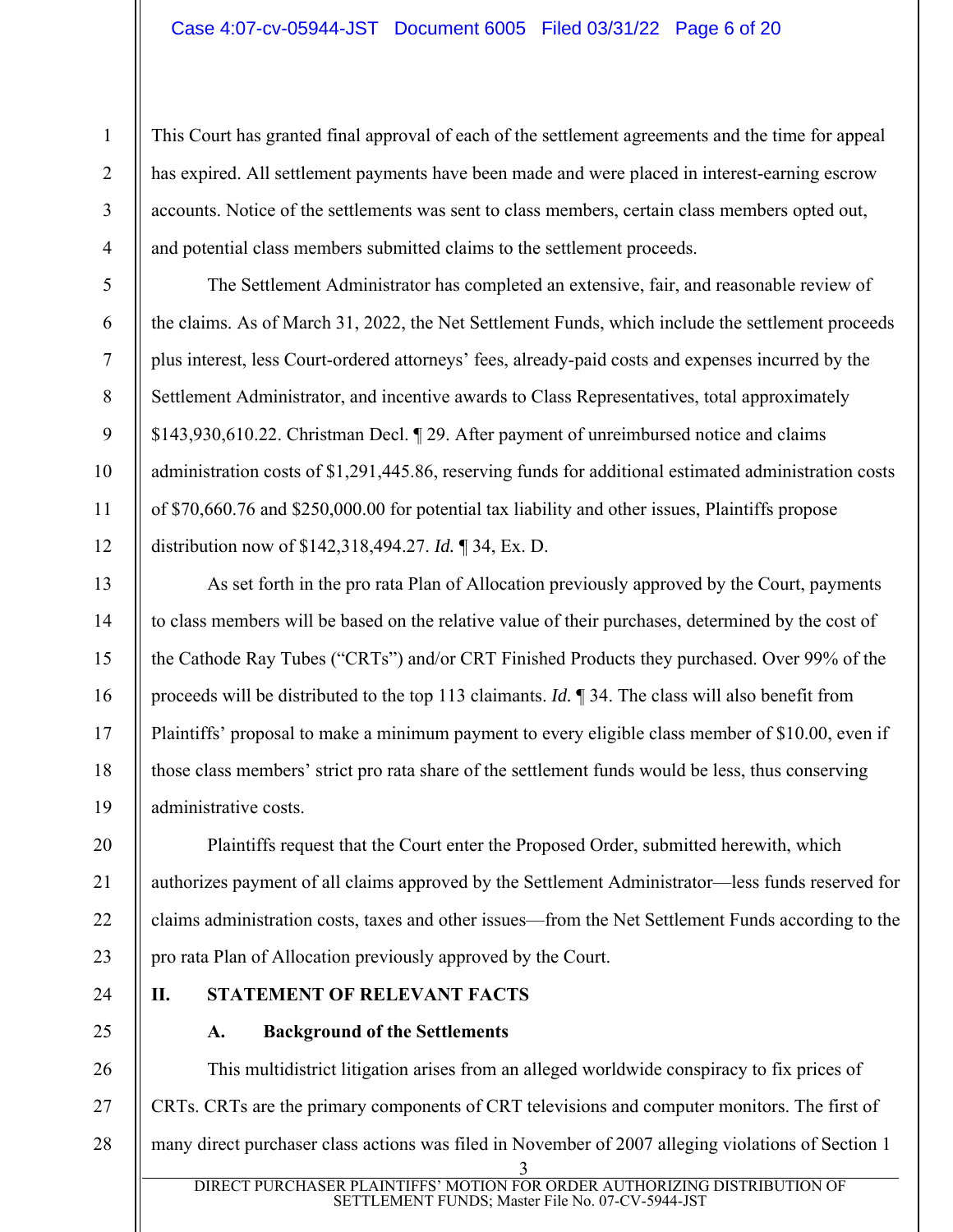2

3

4

of the Sherman Act, 15 U.S.C. § 1, and Section 4 of the Clayton Act, 15 U.S.C. § 15. Defendants denied Plaintiffs' allegations and asserted numerous affirmative defenses. In exchange for the release of Plaintiffs' claims, Plaintiffs reached nine separate settlement agreements with Settling Defendants. The settlements total \$212,200,000.00.

4 DIRECT PURCHASER PLAINTIFFS' MOTION FOR ORDER AUTHORIZING DISTRIBUTION OF 5 6 7 8 9 10 11 12 13 14 15 16 17 18 19 20 21 22 23 24 25 26 27 28 The Court held final approval hearings on the settlements; determined that each settlement was fair, adequate, and reasonable; approved each settlement; approved a pro rata Plan of Allocation; found notice to the class for each settlement—all of which included the pro rata plan was adequate and satisfied the requirements of due process; and dismissed the litigation with prejudice against Settling Defendants. *See* Order Granting Final Approval of Class Action Settlements with CPT & Philips  $\P$  7, 8, 11 (ECF No. 1412); Final J. of Dismissal with Prejudice as to Defs. Koninklijke Philips Elecs. N.V., Philips Elecs. N. Am. Corp., Philips Elecs. Indus. (Taiwan), Ltd., & Philips da Amazonia Industria Electronica Ltda. ¶¶ 3, 6, 9 (ECF No. 1413); Final J. of Dismissal with Prejudice as to Defs. Chunghwa Picture Tubes (Malaysia) Sdn. Bhd. & Chunghwa Picture Tubes, Ltd. ¶¶ 3, 6, 9 (ECF No. 1414); Order Granting Final Approval of Class Action Settlement with Panasonic ¶¶ 7, 8, 11 (ECF No. 1508); Final J. of Dismissal with Prejudice as to Defs. Panasonic Corp. (f/k/a Matsushita Elec. Indus. Co., Ltd.), Panasonic Corp. of N. Am., & MT Picture Display Co., Ltd.  $\P$  3, 6, 9 (ECF No. 1509); Final J. of Dismissal with Prejudice as to Def. Beijing Matsushita Color CRT Co., Ltd. ¶¶ 3, 6, 9 (ECF No. 1510); Order Granting Final Approval of Class Action Settlement with LG ¶¶ 7, 8, 11 (ECF No. 1621); Final J. of Dismissal with Prejudice as to Defs. LG Elecs., Inc.; LG Elecs. USA, Inc.; & LG Elecs. Taiwan Taipei Co., Ltd.  $\P$  3, 6, 9 (ECF No. 1622); Order Granting Final Approval of Class Action Settlement with Toshiba ¶¶ 7, 8, 10, 11 (ECF No. 1791); Final J. of Dismissal with Prejudice as to Defs. Toshiba Corp., Toshiba Am. Info. Sys., Inc., Toshiba Am. Consumer Prods., L.L.C., & Toshiba Am. Elec. Components, Inc. ¶¶ 3, 6, 9 (ECF No. 1792); Order Granting Final Approval of Class Action Settlements with Hitachi & Samsung SDI Defs. ¶¶ 7, 8, 10, 11 (ECF No. 3931); Final J. of Dismissal with Prejudice as to Defs. Samsung SDI Co. Ltd. (f/k/a Samsung Display Devices Co., Ltd.); Samsung SDI Am., Inc.; Samsung SDI Brasil, Ltd.; Tianjin Samsung SDI Co., Ltd.; Samsung Shenzhen SDI Co., Ltd.; SDI Malaysia Sdn. Bhd.; & SDI Mexico S.A. de C.V. ¶¶ 3, 6, 9

SETTLEMENT FUNDS; Master File No. 07-CV-5944-JST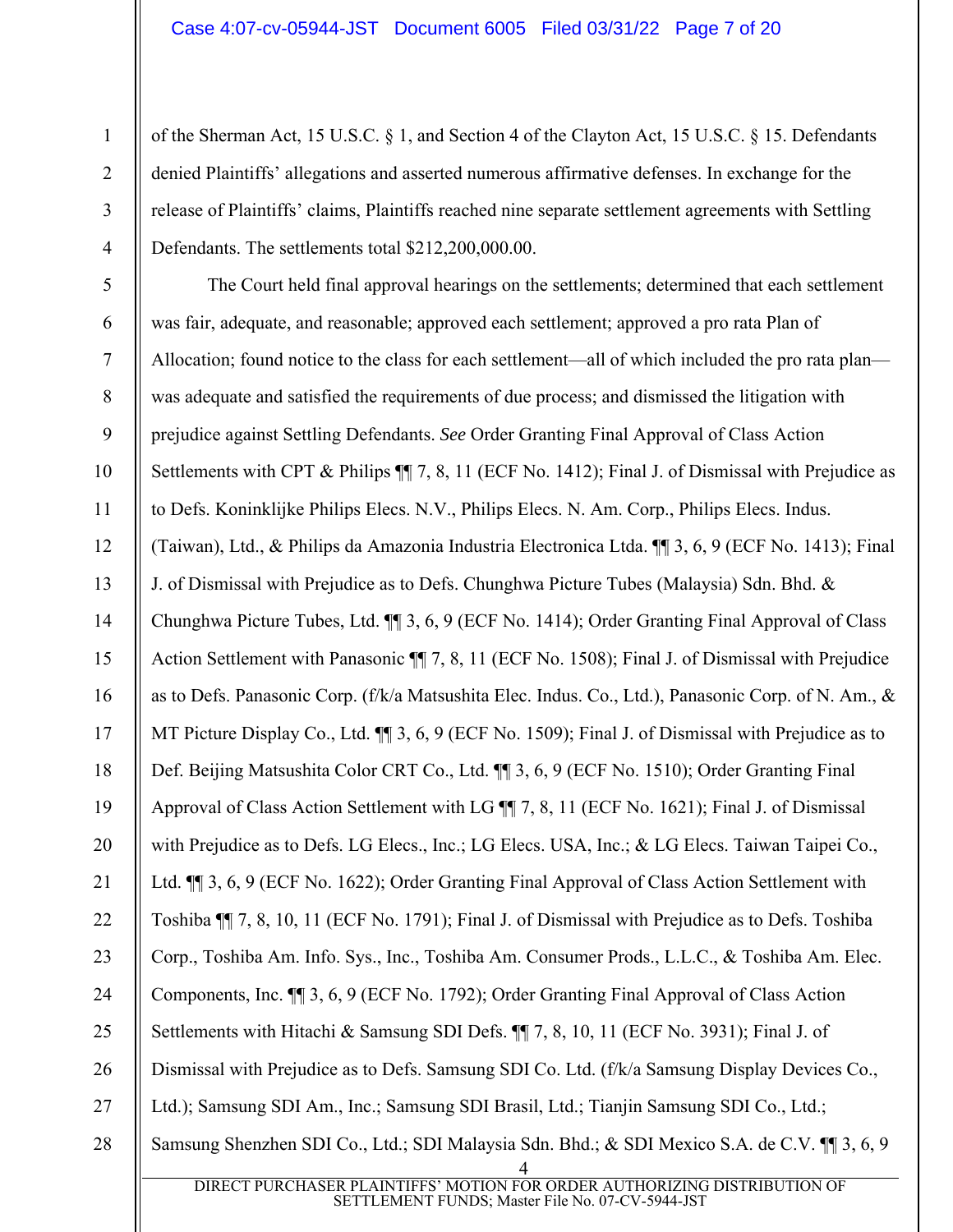(ECF No. 3932); Final J. of Dismissal with Prejudice as to Defs. Hitachi, Ltd.; Hitachi Displays, Ltd. (n/k/a Japan Display Inc.); Hitachi Am., Ltd.; Hitachi Asia Ltd.; & Hitachi Elec. Devices (USA) Inc. ¶¶ 3, 6, 9 (ECF No. 3933); Order Granting Final Approval of Class Action Settlement with Thomson & TDA Defs. 1, 11-12 (ECF No. 4260); Final J. of Dismissal with Prejudice as to Defs. Thomson SA (now known as Technicolor SA) & Thomson Consumer Elecs., Inc. (now known as Technicolor USA, Inc.)  $\P$  3, 5 (ECF No. 4416); Final J. of Dismissal with Prejudice as to Def. Technologies Displays Ams. LLC (formerly known as Thomson Displays Ams. LLC) ("TDA") ¶¶ 3, 5 (ECF No. 4417); *In re Cathode Ray Tube (CRT) Antitrust Litig.*, No. 14-CV-2058 JST, 2017 WL 2481782, at \*1, \*3–5 (N.D. Cal. June 8, 2017) ("Mitsubishi Final Approval Order"); and Final J. of Dismissal with Prejudice as to the Mitsubishi Elec. Defs. ¶¶ 4, 6 (ECF No. 5170).

12

1

2

3

4

5

6

7

8

9

10

11

### **B. Notice to Class Members Regarding the Settlements**

5 DIRECT PURCHASER PLAINTIFFS' MOTION FOR ORDER AUTHORIZING DISTRIBUTION OF 13 14 15 16 17 18 19 20 21 22 23 24 25 26 27 28 The Settlement Administrator sent notices to class members regarding the settlements and created a settlement website which contained the notices and other relevant information and documents, including the settlement agreements. *See* Declaration of Markham Sherwood re Dissemination of Notice to Class Members and Requests for Exclusion [re Chunghwa and Philips] ¶¶ 4–6 (ECF No. 1294) ("Chunghwa & Philips Notice Decl."); Declaration of Markham Sherwood re Dissemination of Panasonic Notice to Class Members and Requests for Exclusion ¶¶ 4–6 (ECF No. 1434) ("Panasonic Notice Decl."); Declaration of Markham Sherwood re Dissemination of LG Notice to Class Members and Requests for Exclusion ¶¶ 4–6 (ECF No. 1541) ("LG Notice Decl."); Declaration of Markham Sherwood re Dissemination of Toshiba Notice to Class Members and Requests for Exclusion ¶¶ 4–6 (ECF No. 1696) ("Toshiba Notice Decl."); Declaration of Ross Murray re Dissemination of Hitachi/Samsung Notice to Class Members and Requests for Exclusion ¶¶ 4–6 (ECF No. 2650) ("Hitachi & Samsung Notice Decl."); Amended Declaration of Ross Murray re Dissemination of Thomson/TDA Notice to Class Members and Requests for Exclusion ¶¶ 4–6 (ECF No. 4020) ("Thomson Notice Decl."); Declaration of Rachel Christman re Dissemination of Notice to Class Members re Mitsubishi Electric Settlement and Application for Attorneys' Fees and Expenses and Incentive Awards ¶¶ 5–8 (ECF No. 5126) ("Mitsubishi Notice

SETTLEMENT FUNDS; Master File No. 07-CV-5944-JST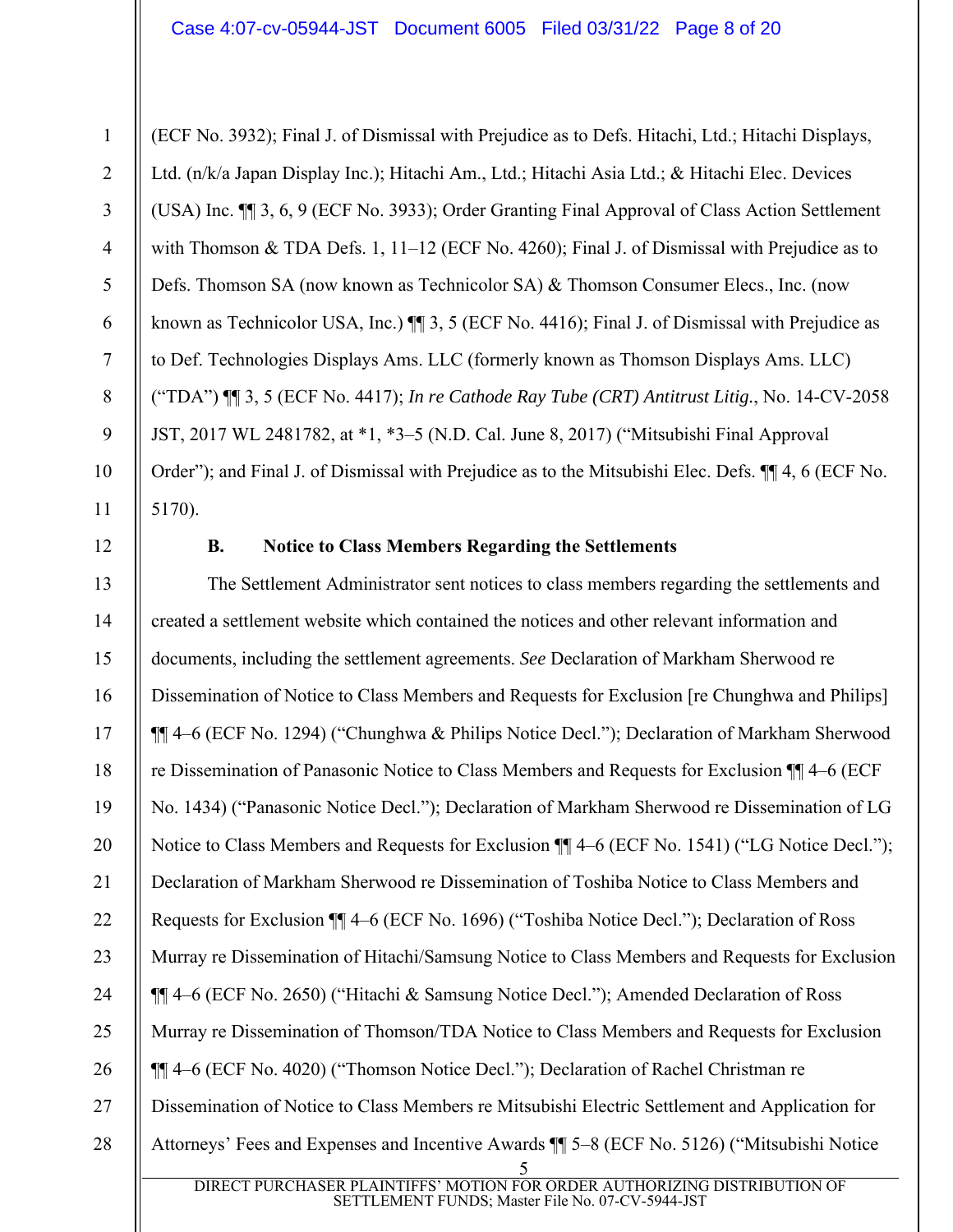| $\mathbf{1}$   | Decl."). The notices informed class members that the Plan of Allocation provides for distribution                                                                                                                         |
|----------------|---------------------------------------------------------------------------------------------------------------------------------------------------------------------------------------------------------------------------|
| $\overline{2}$ | of the Net Settlement Funds on a pro rata basis:                                                                                                                                                                          |
| 3              | [E]ach Settlement Class member's <i>pro rata</i> share of the Settlement Fund will be<br>determined by computing each valid claimant's total CRT Product purchases                                                        |
| $\overline{4}$ | divided by the total valid CRT Product purchases claimed. This percentage is<br>multiplied to the Net Settlement Fund (total settlements minus all costs, attorneys'                                                      |
| 5              | fees, and expenses) to determine each claimants pro rata share of the Settlement                                                                                                                                          |
| 6<br>$\tau$    | Fund. To determine your CRT Product purchases, CRT tubes (color display and<br>color picture) are calculated at full value (100%) while CRT televisions are valued<br>at 50% and CRT computer monitors are valued at 75%. |
| $8\phantom{1}$ | Chunghwa & Philips Notice Decl., Ex. A at 3. See also Panasonic Notice Decl., Ex. A at 3; LG                                                                                                                              |
| 9              | Notice Decl., Ex. A at 3; Toshiba Notice Decl., Ex. A at 3; Hitachi & Samsung Notice Decl., Ex. A                                                                                                                         |
| 10             | at 3; Thomson Notice Decl., Ex. A at 3; Mitsubishi Notice Decl., Ex. A at 3.                                                                                                                                              |
| 11             | $\mathbf{C}$ .<br><b>Notice to Class Members Regarding the Claims Process</b>                                                                                                                                             |
| 12             | Potential class members were provided notice of two separate periods to submit claims. See                                                                                                                                |
| 13             | Christman Decl. $\P$ 3(g), (i). During the second claims period, potential class members were also                                                                                                                        |
| 14             | permitted to supplement or amend their previous claims. See In re Cathode Ray Tube (CRT)                                                                                                                                  |
| 15             | Antitrust Litig., MDL No. 1917, Master Case No. C-07-5944 JST, Case No. 14-cv-2058 JST, 2017                                                                                                                              |
| 16             | WL 565003, at *7 (N.D. Cal. Feb. 13, 2017) ("Mitsubishi Preliminary Approval Order");                                                                                                                                     |
| 17             | Mitsubishi Notice Decl., Ex. A at 3.                                                                                                                                                                                      |
| 18             | The first claims period occurred following final approval of the Chunghwa, Philips,                                                                                                                                       |
| 19             | Panasonic, LG, Toshiba, Hitachi, and Samsung settlements. On September 11, 2015, pursuant to                                                                                                                              |
| 20             | the Court's Order Approving Claim Form and Directing Notice to Class Members regarding                                                                                                                                    |
| 21             | Distribution of Settlement Fund at 1 (ECF No. 3934) ("Order Approving Claim Form"), the                                                                                                                                   |
| 22             | Settlement Administrator mailed, via U.S. Postal Service, Notice Regarding Claims and Proof of                                                                                                                            |
| 23             | Claim forms to the 16,941 unique names and addresses on the class list. Declaration of Ross                                                                                                                               |
| 24             | Murray re Dissemination of Notice and Claim Forms to Class Members and Lack of Objections to                                                                                                                              |
| 25             | Plaintiff's Motion for Attorneys' Fees and Costs ¶ 4 (ECF No. 4114-2) ("Claim Form Notice                                                                                                                                 |
| 26             | Decl."). The Settlement Administrator updated the class list, including by researching company                                                                                                                            |
| 27             | names lacking addresses, adding addresses where found, processing the names and addresses                                                                                                                                 |
| 28             | through the National Change of Address Database to update any addresses on file with the United<br>6<br>DIRECT PURCHASER PLAINTIFFS' MOTION FOR ORDER AUTHORIZING DISTRIBUTION OF                                         |
|                | SETTLEMENT FUNDS; Master File No. 07-CV-5944-JST                                                                                                                                                                          |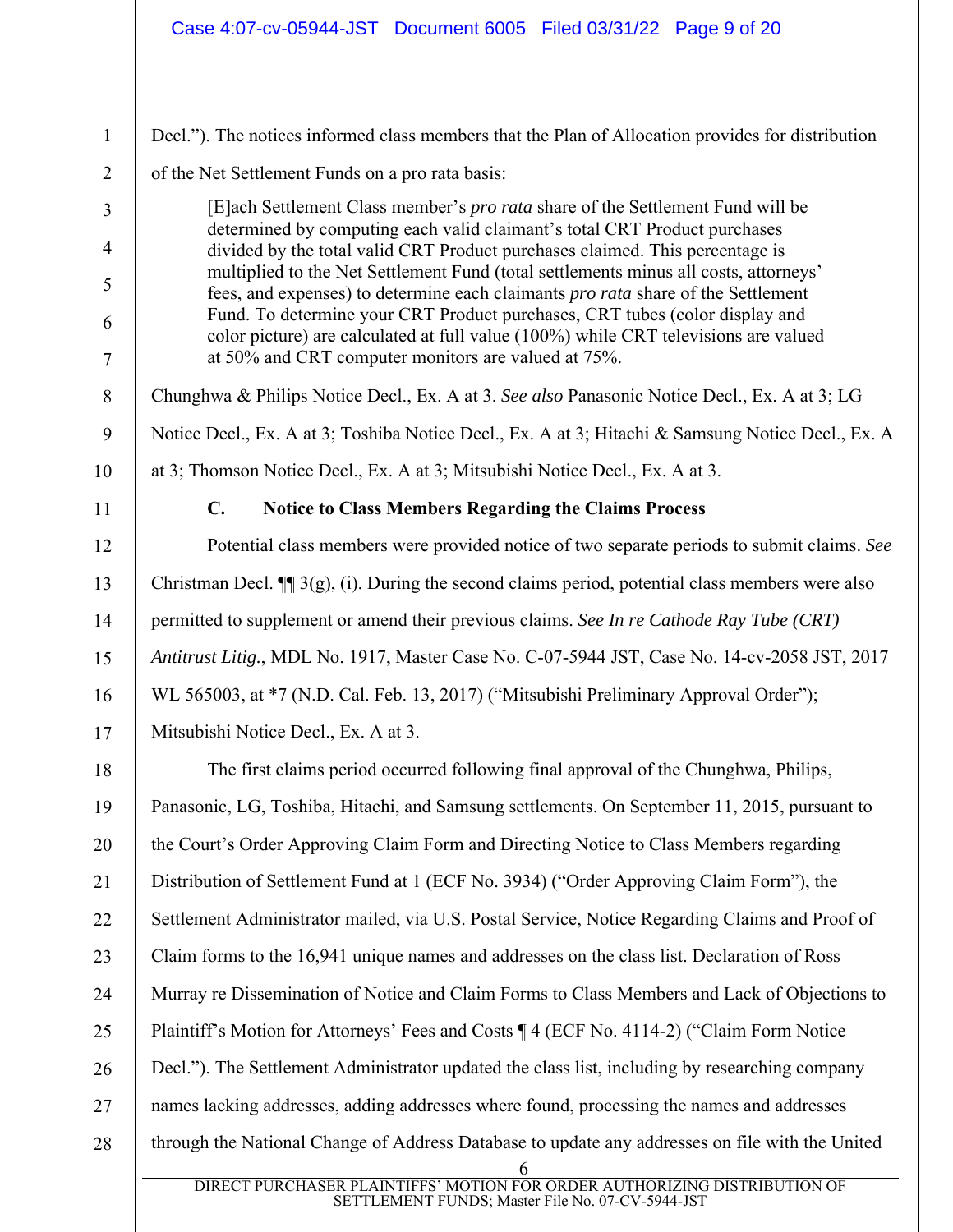2

3

4

5

6

7

8

11

States Postal Service. *Id.* The Settlement Administrator also sent the Notice Regarding Claims to the 873 unique email addresses on the class list, providing information about how to obtain Proof of Claim forms and how to submit them by mail or through the CRT settlement website (www.CRTDirectPurchaserAntitrustSettlement.com). *See id.* ¶¶ 5–7, Ex. A; Christman Decl. ¶ 3(g). Summary notice was also provided by publication in the *Wall Street Journal*. Claim Form Notice Decl. ¶ 10, Ex. C; Christman Decl. ¶ 4. Potential class members had ninety (90) days to submit a Proof of Claim form; the deadline was December 10, 2015. Order Approving Claim Form at 1; Claim Form Notice Decl., Ex. A.

9 10 12 13 14 15 16 17 18 19 20 The second claims period occurred following final approval of the remaining settlements. On or before February 27, 2017, pursuant to the Mitsubishi Preliminary Approval Order, the Settlement Administrator mailed, via U.S. Postal Service, notice to the 19,609 unique names and addresses on the updated class list informing potential class members of a second opportunity to submit claims, or to amend their previous claims, along with information on how to do so. *See* Mitsubishi Notice Decl. ¶¶ 5, 7, Ex. A at 3; Christman Decl. ¶ 3(i). The Settlement Administrator also sent the same notice to the 1,343 unique email addresses on the class list. Declaration of Rachel Christman re Class Members' Response to Notice ¶ 4 (ECF No. 5163-2) ("Mitsubishi Final Approval Decl."). Summary notice was also provided by publication in the *New York Times* and the *Wall Street Journal*. Mitsubishi Notice Decl. ¶ 11, Exs. B, C; Christman Decl. ¶ 4. Potential class members had ninety (90) days, or until May 29, 2017, to submit a new or amended Proof of Claim form. Mitsubishi Preliminary Approval Order \*7; Mitsubishi Notice Decl., Ex. A at 3.

7 21 22 23 24 25 26 27 28 The Settlement Administrator responded to inquiries and communications from claimants by postal mail to an established Post Office Box, by email to a monitored account, and by telephone calls to a dedicated toll-free telephone number. Christman Decl. ¶ 4; *see also id.* ¶ 28. The Settlement Administrator also created and maintained a settlement website (www.CRTDirectPurchaserAntitrustSettlement.com), which made available the settlement agreements, the preliminary approval orders, the Final Approval Orders, the Final Judgments, the notices, and a downloadable Proof of Claim form. *Id.* ¶ 4. In addition, claimants could submit their Proof of Claim forms through the website from September 11, 2015 through December 10, 2015,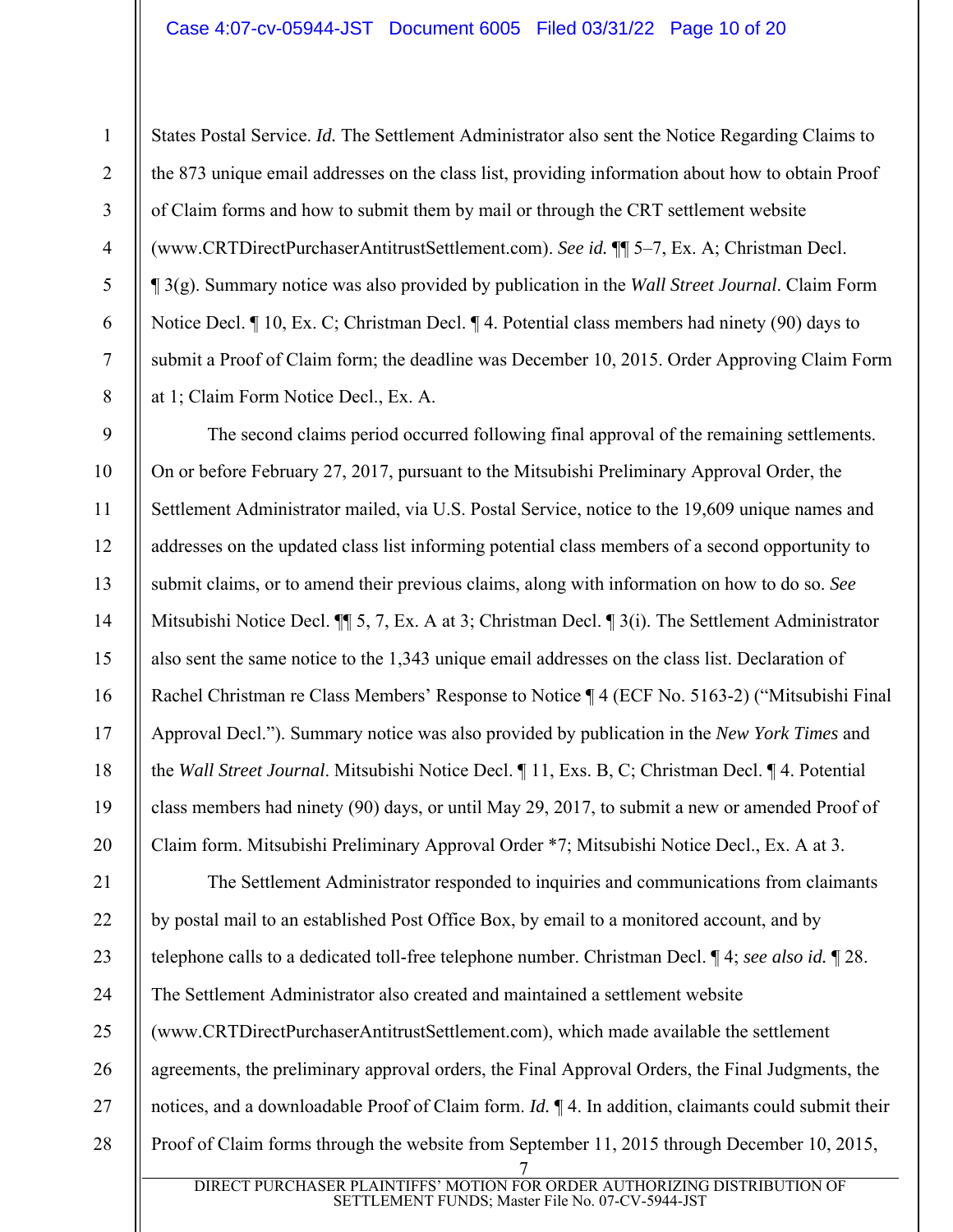and from February 27, 2017 through May 29, 2017. *See* Order Approving Claim Form at 1; Claim Form Notice Decl., Ex. A; Mitsubishi Preliminary Approval Order \*7; Mitsubishi Notice Decl., Ex. A at 3; Christman Decl. ¶ 6. The format of the Proof of Claim form was designed to be clear and simple so that potential claimants could easily fill out the form and provide information required in support of their claims. Christman Decl. ¶ 6.

1

2

3

4

5

6

7

8

9

10

11

12

13

14

15

16

17

18

19

20

#### **D. The Settlement Administrator's Review of Claims**

The Settlement Administrator received and processed 4,080 Proof of Claim forms, including 73 received after the May 29, 2017 deadline. *Id.* ¶ 7. The total value of CRT claims received—tubes valued at 100%, monitors valued at 75%, and televisions valued at 50%, referred to as "Calculated CRT Purchases"—exceeded \$19 billion. *Id.* For quality control purposes, each paper and electronic Proof of Claim form submitted was given a unique claim number and entered into a database. *Id.*

The Settlement Administrator reviewed each submitted Proof of Claim form, including late submissions, to determine whether it was complete. *Id.* ¶ 9. Proof of Claim forms included the following deficiencies: a) missing purchase information; b) missing signature; c) ineligible purchases; or d) missing or insufficient proof of authority to file on behalf of the claimant. *Id.* The Settlement Administrator sent a "Notice of Deficient Claim" to all such claimants, advising them of the deficiency and requesting a correction. *Id.* ¶ 10. The Settlement Administrator reviewed and corrected deficiencies that were provided, but did not perform any further outreach to insufficient responses unless requested by the claimant. *Id.*

21 22 23 24 25 26 27 28 The Settlement Administrator also reviewed all filed claims to determine if any were duplicative, or if any competing claims were submitted by different entities on behalf of the same claimant. *Id.* ¶ 9. As part of its review, the Settlement Administrator removed identical claims and consolidated partial duplicates. *Id.* ¶ 11. Where competing claims were filed, the Settlement Administrator defaulted to the claim filed by the claimant (where a competing claim had been filed by a Third Party Filer), or reached out to both parties to identify the master and duplicate claims. *Id.* The Settlement Administrator resolved all complete duplicate, partial duplicate and competing claims. *Id.*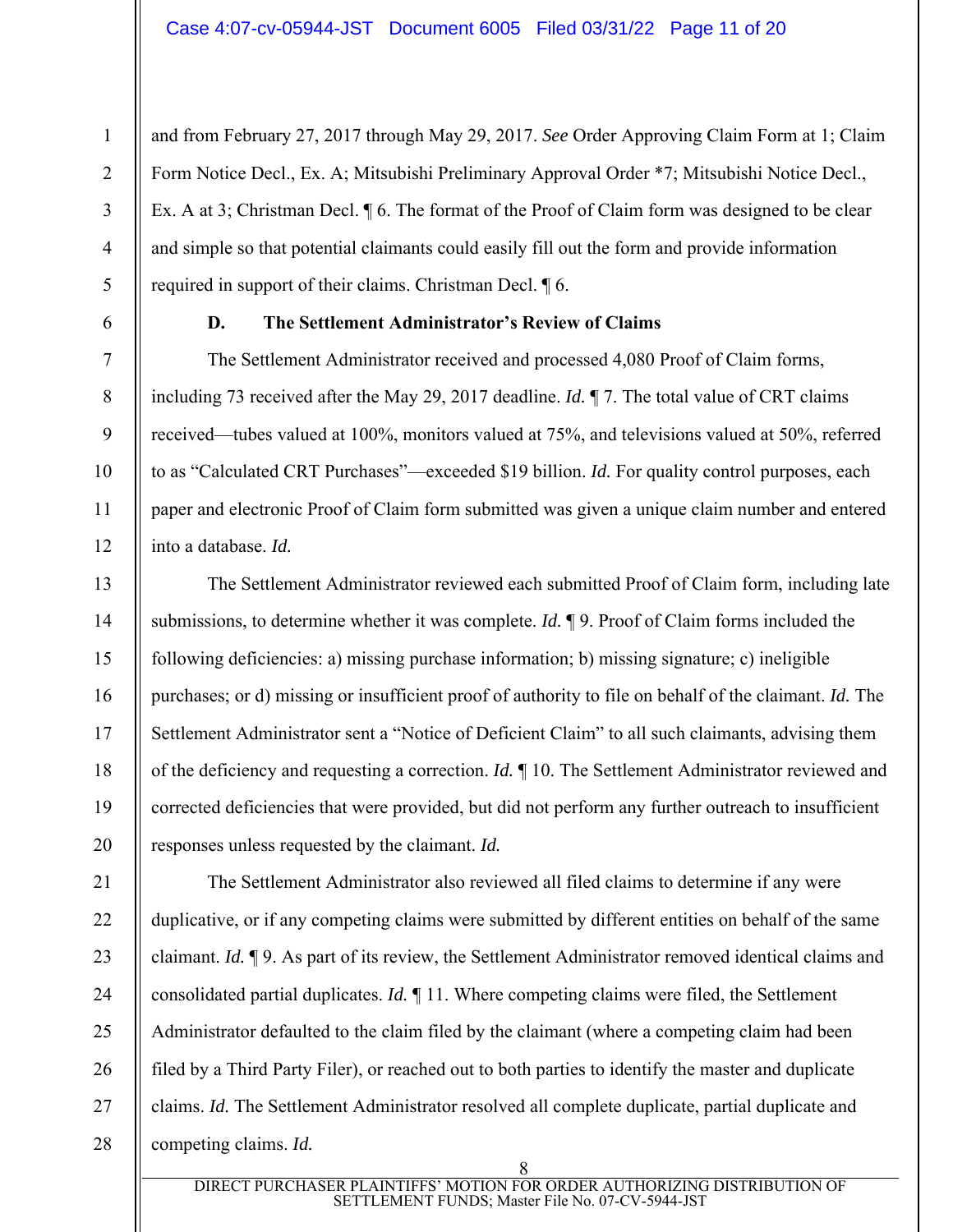The Settlement Administrator also reviewed all filed claims for potential fraud. *Id.* ¶ 12. It flagged claims where certain criteria were met, including: a) multiple claims filed using a single IP address; b) multiple claims filed with a pattern of slight variance in the claim name, email address, and/or mailing address; and c) claims filed by individuals who have been previously identified as fraudulent filers in other cases administered by the Settlement Administrator. *Id.* Claims determined to be fraudulent were rejected and sent a "Notice of Rejected Claim." *Id.* Claims identified as potentially fraudulent were sent a "Request for Documentation." *Id.* Where no response was provided, the potentially fraudulent claim was rejected without further outreach. *Id.* Where a response was provided, the Settlement Administrator reviewed the response and made a determination. *Id.*

The Settlement Administrator sent a total of 7,667 notifications and requests regarding all 4,080 claims on a rolling basis as determinations were made. *Id.* ¶ 13. To the extent multiple claims could be addressed in a single notification or request (for entities who filed claims on behalf of multiple claimants), or where a notification or request served multiple purposes (for example, outlining a deficiency and also requesting documentation), they were consolidated. *Id.* The deadline to respond or dispute for each notification or request has passed. *Id.*

All claims were subject to review and/or audit by the Settlement Administrator. *Id.* ¶ 14. All claims calculated to be valued over \$100,000 in Calculated CRT Purchases<sup>3</sup>—which constituted 89.59% of the total dollar value of all claims—were audited and are referred to as "Top Claims." Christman Decl. ¶ 14. Claims which fell below the review threshold are referred to as "Basic Claims." *Id.* In total, 323 Top Claims were audited. *Id.* For the claims selected for audit, the purchase data provided by Defendants were compared to the purchase amounts submitted by the claimants. *Id.* ¶¶ 15–16. The Settlement Administrator approved Top Claims that were consistent with sales records produced by Defendants. *Id.* ¶ 15. For Top Claims that were greater than the amounts reflected in Defendants' records, or were not contained therein, the Settlement

26 27

28

1

2

3

4

5

6

7

8

9

10

11

12

13

14

15

16

17

18

19

20

21

22

23

24

25

<sup>3</sup> For the purposes of determining each approved claimant's pro rata allocation, claims for CRT tubes were valued at 100% of their purchase price, CRT computer monitors were valued at 75%, and CRT televisions were valued at 50%. *See, e.g.*, Chunghwa & Philips Notice Decl., Ex. A at 3.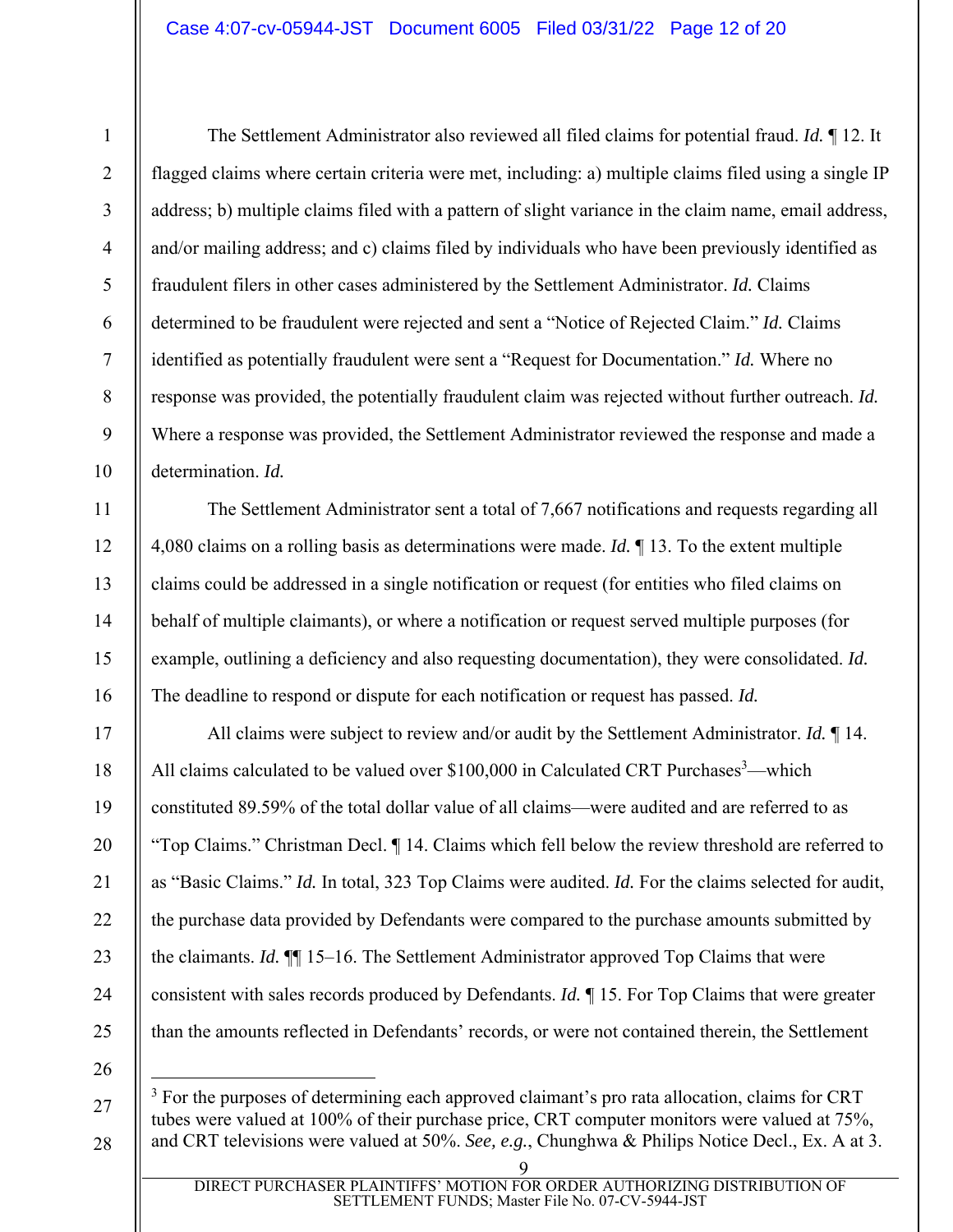2

3

4

5

6

7

8

9

10

11

12

13

Administrator requested and reviewed documentation submitted by the claimant to determine whether each claim was valid. *Id.*  $\P$  15–16. The Settlement Administrator manually reviewed tens of thousands of line items across numerous Top Claims to determine eligibility. *Id.* ¶ 18. Where claimants did not respond to requests for documentation, they were notified that their claims were adjusted to the amount reflected in the Defendant data or, if there was no such data, that the claim was denied. *Id.* ¶ 15. The Settlement Administrator has sent letters to all claimants notifying them of its final determination of their claims. *Id.* ¶¶ 23, 28.

In sum, after the completion of audits, document and data review, communications with claimants, and processing of late claims, the total purchases by all approved claimants was \$7,509,205,905.76 in Calculated CRT Purchases, approximately \$11,521,511,132.69, or 60.54%, less than the total purchases claimed in the Proof of Claim forms as initially submitted. *See id.* ¶¶ 7, 26. A total of 577 claims were ineligible. *Id.* ¶ 27, Ex. B. The rejected claims break down as follows:

| 14 | 316 claims were rejected because the claimant's response to the Notice of Deficient                                                      |
|----|------------------------------------------------------------------------------------------------------------------------------------------|
| 15 | Claim and/or the Request for Documentation did not provide sufficient information or                                                     |
| 16 | documentation to substantiate the claim, or the claimant did not respond;                                                                |
| 17 | 234 claims were rejected because the claim was deemed to be fraudulent;<br>$\bullet$                                                     |
| 18 | 23 claims were rejected because the entirety of the purchases claimed were either                                                        |
| 19 | indirect purchases of CRTs or CRT Finished Products manufactured by the Defendants                                                       |
| 20 | or Co-Conspirators, or were CRTs or CRT Finished Products manufactured by a non-                                                         |
| 21 | Defendant or Co-Conspirator;                                                                                                             |
| 22 | 2 claims were rejected because the entirety of the purchases claimed were not CRTs or                                                    |
| 23 | CRT Finished Products; and                                                                                                               |
| 24 | 2 claims were rejected because the claimant entities were subsidiaries and/or affiliates                                                 |
| 25 | of Defendants or Co-Conspirators and thus are not members of the class.                                                                  |
| 26 | <i>Id.</i> All claimants who submitted ineligible claims were notified of any deficiencies, were given the                               |
| 27 | opportunity to cure the deficiencies, and failed to cure the deficiencies. Id. In addition, 307 were                                     |
| 28 | marked as duplicate claims and 1,362 were withdrawn by the claimant, the vast majority of which                                          |
|    |                                                                                                                                          |
|    | <b>DIRECT PURCHASER PLAINTIFFS' MOT</b><br>ION FOR ORDER AUTHORIZING DISTRIBUTION OF<br>SETTLEMENT FUNDS; Master File No. 07-CV-5944-JST |
|    |                                                                                                                                          |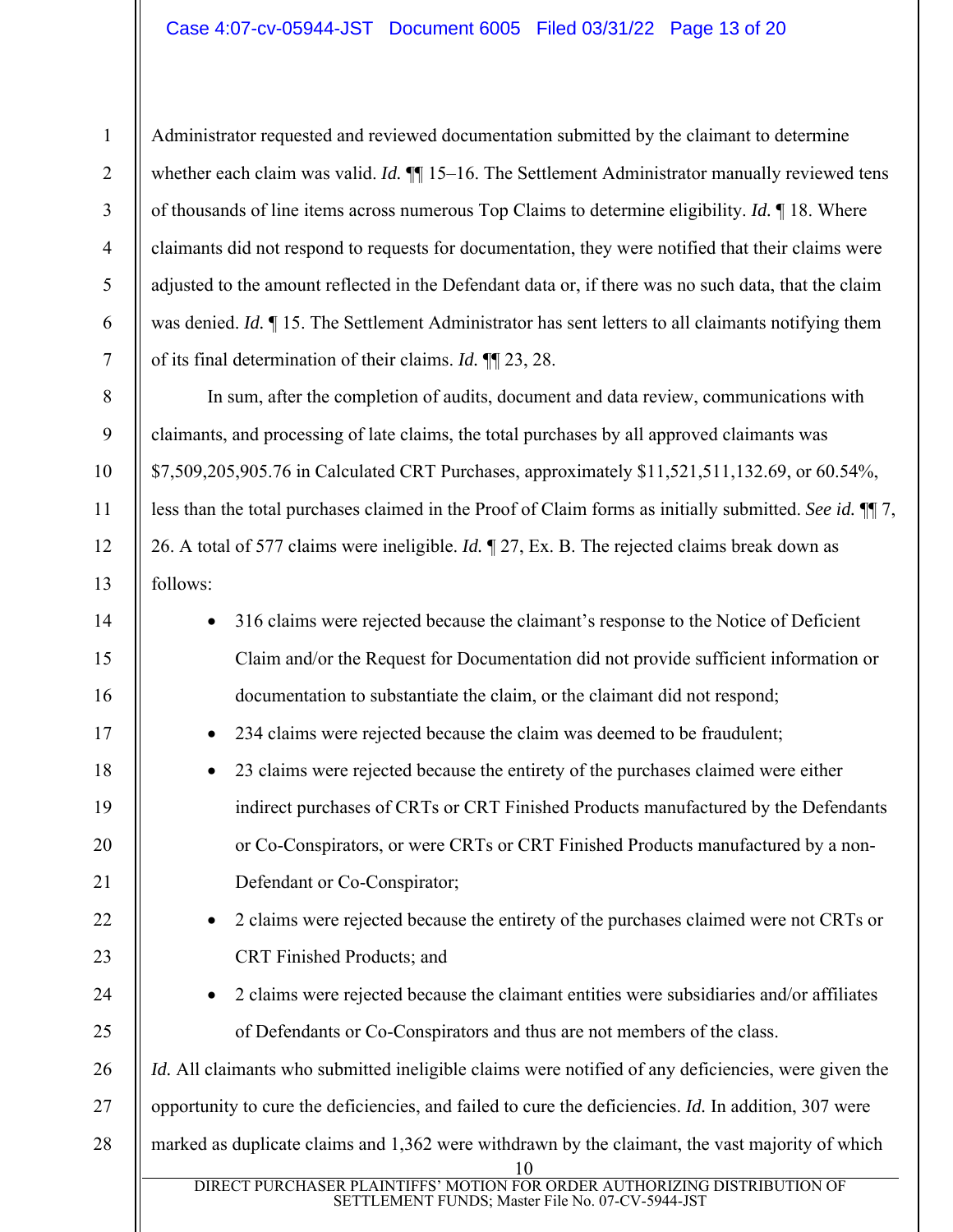were withdrawn in response to a request for documentation and/or Notice of Deficient Claim. *Id.* ¶ 25.

After the completion of processing and auditing claims, the Settlement Administrator has notified all claimants of the final determination of their claims. *Id.* ¶ 28. Attached as Exhibit D to the Christman Declaration is a list of the 1,834 approved claimants and their proposed pro rata payments from the Net Settlement Funds based on the dollar amount each class member paid to Defendants for direct purchases of CRTs and CRT Products during the Class Period. *Id.* ¶¶ 7 n.2, 32–34.

1

2

3

4

5

6

7

8

#### **E. Settlement Funds Available for Distribution**

The Settlement Administrator has performed a thorough audit of the individual settlement funds. *Id.* ¶ 29. As of March 31, 2022, approximately \$143,930,610.22 remains in the Net Settlement Funds, which includes the settlement proceeds plus accrued interest, less Court-ordered attorneys' fees, costs and expenses, and incentive benefits to Class Representatives. *Id.* In addition, from September 11, 2015 through December 31, 2021, the Settlement Administrator has incurred claims administration and notice costs in the amount of \$1,291,445.86 that have not yet been paid. *Id.*  $\parallel$  30, Ex. C. The Settlement Administrator has also submitted an estimated budget of \$70,660.76 for all remaining claims administration costs. *Id.* This figure includes the cost of providing reports and materials in support of the instant Motion, printing and mailing distribution checks to eligible claimants by prepaid first-class mail, issuing replacement checks for undeliverable mailings upon request by authorized claimants, and continuing to respond to inquiries from class members. *Id.* Plaintiffs also recommend reserving \$250,000.00 of the Net Settlement Funds for potential tax liability and other issues that may arise. *Id*. *[2013]* Thus, \$142,318,503.60 is available for distribution which is equal to the current Net Settlement Funds of \$143,930,610.22, less \$1,291,445.86 to be paid for notice and claims administration costs incurred and billed, and less \$320,660.76 to be held in reserve of which \$70,660.76 is for further unpaid

28 <sup>4</sup> To the extent this reserve is not required, these funds would be combined with the funds from uncashed checks and distributed in like manner in accordance with instructions provided by the Court for uncashed checks. *Id.* n.3.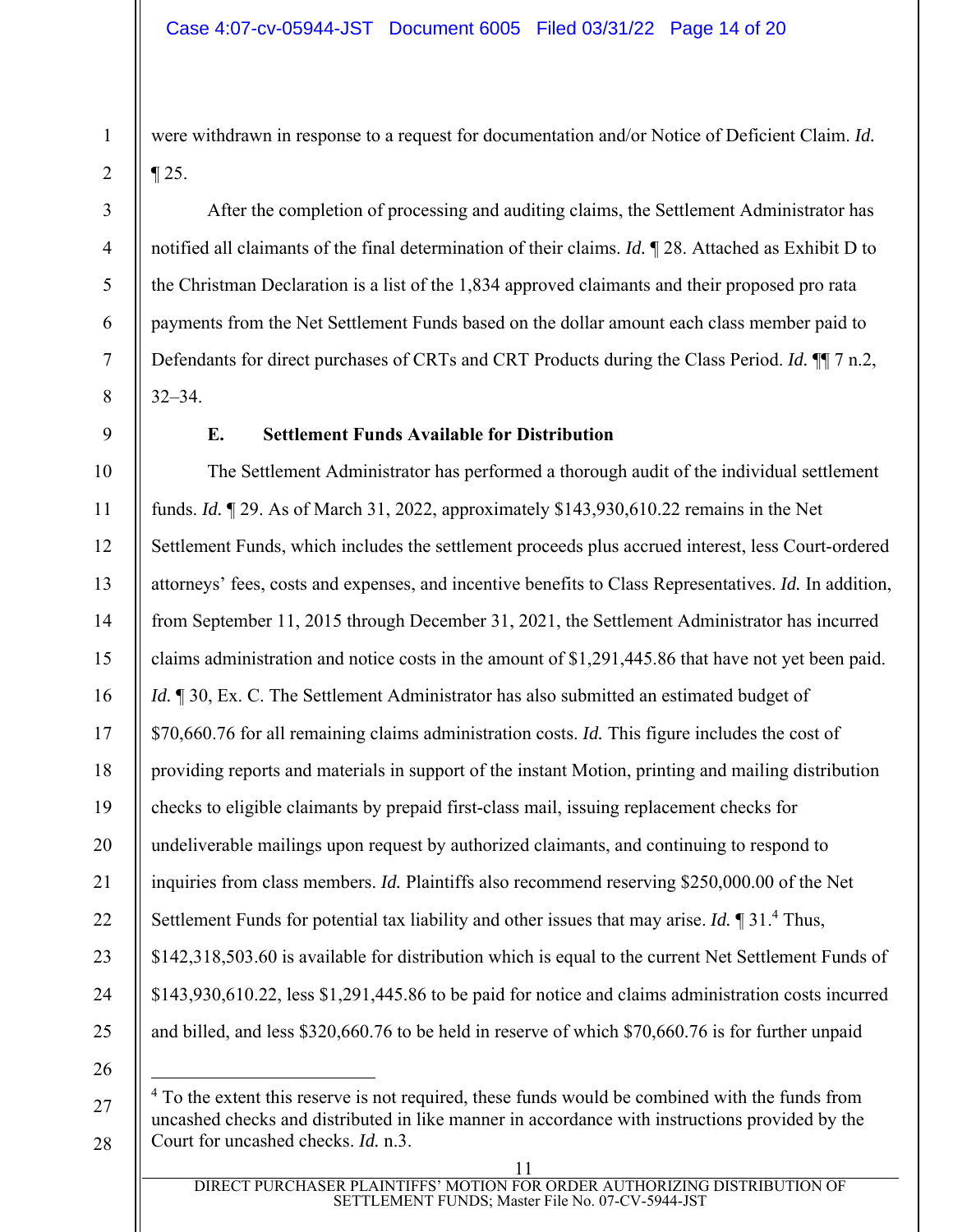administration costs and \$250,000.00 is for potential tax liability and other issues. *See id.* ¶¶ 29– 31.5

Accordingly, after accounting for administrative costs incurred (\$1,291,445.86), and reserving for future administrative costs (\$70,660.76), and tax liability or other issues (\$250,000.00), a total of \$142,318,503.60 Net Settlement Funds are available for distribution. Christman Decl. ¶ 31.

1

2

3

4

5

6

7

## **F. Calculations of Claimants' Pro Rata Shares**

8 9 10 11 12 13 14 15 16 17 18 19 20 To calculate the payment amounts to approved claimants, the Settlement Administrator followed the Court-approved Plan of Allocation. *Id.* ¶¶ 32–33. The Settlement Administrator administered each settlement fund separately in accordance with the class definition of that settlement fund. *Id.* ¶ 32. Each claimant's approved purchases of CRT tubes, CRT computer monitors, and/or CRT color televisions were converted to Calculated CRT Purchases to arrive at the approved amount for each approved claim from each individual settlement fund from which the claimant was entitled to draw upon for those particular purchases. *Id.* ¶ 33. For example, a claimant that opted out of a particular settlement was not entitled to receive funds from that particular settlement fund, and purchases from those defendants did not count toward that claimant's total qualifying purchases for the purposes of determining that claimant's pro rata share of each settlement. *Id.* ¶ 32. Each claimant's approved purchases were then divided by the total number of claimed purchases eligible to receive funds from that particular settlement fund to calculate each eligible claimant's pro rata share (%) of each fund. *Id.* ¶ 33.

> 25 26

> 27

28

Once these percentages were established for each claimant, they were applied against the

corresponding settlement funds to determine the claimant's strict pro rata share of each particular

settlement fund. *Id.* ¶ 35, Ex. E. This process was performed for all claimants and across each of

the nine settlement funds. Attached as Exhibit E to the Christman Declaration is a schedule of all

claimants with each approved claimant's strict pro rata share of each Settlement Fund.

<sup>5</sup> Of the \$142,318,503.60 total funds available for the proposed distribution, *id.* ¶ 31, \$9.33 would not be distributed at this time due to rounding issues. *Id.* ¶ 34. These funds would be distributed at a later date. *See supra*, n.4.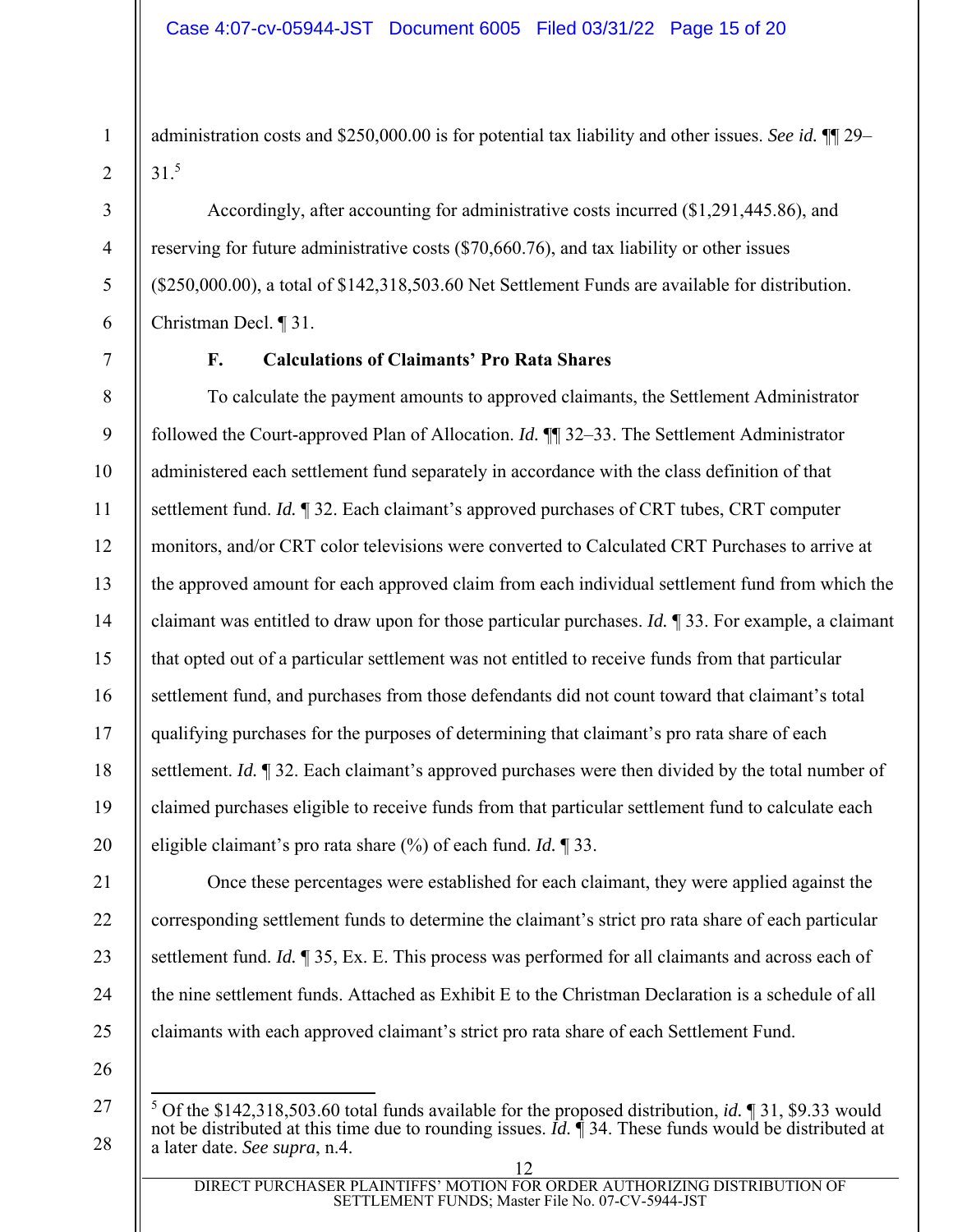Furthermore, as explained in greater detail below, Lead Counsel recommends that the Court set a payment "floor" such that each approved claimant is paid no less than \$10.00. Accordingly, the Settlement Administrator re-calculated the payment for each of the claims that would have resulted in a payment of less than \$10.00 under a strict pro rata distribution. *Id.* ¶ 34. Attached as Exhibit D to the Christman Declaration is a schedule of all claimants with each approved claimant's recommended total pro rata share of the total Settlement Funds after accounting for the \$10.00 minimum payment for all approved claimants.

**III. ARGUMENT** 

1

2

3

4

5

6

7

8

13 9 10 11 12 13 14 15 16 17 18 19 20 21 22 23 24 25 26 27 28 Plaintiffs request an Order authorizing the distribution of the Net Settlement Funds to the approved claimants in the amounts set forth in Exhibit D to the Christman Declaration. Entry of an Order permitting a distribution of the Net Settlement Funds to all approved claimants is proper and appropriate at this time because final judgments have been entered and the time to appeal the settlement agreements has expired. *See* 4 *Newberg on Class Actions*, § 12:19 (5th ed.). The Court has approved a pro rata Plan of Allocation. As set forth in the notices, the Settlement Funds will be allocated on a pro rata basis based on the dollar value of each class member's purchase(s) of CRTs and CRT Products in proportion to the total claims filed; purchases of CRTs are valued at 100% of their purchase price, computer monitors are valued at 75%, and televisions are valued at 50%. Chunghwa & Philips Notice Decl., Ex. A at 3; Panasonic Notice Decl., Ex. A at 3; LG Notice Decl., Ex. A at 3; Toshiba Notice Decl., Ex. A at 3; Hitachi & Samsung Notice Decl., Ex. A at 3; Thomson Notice Decl., Ex. A at 3; Mitsubishi Notice Decl., Ex. A at 3. To determine each claimant's pro rata share of the Net Settlement Funds, the Settlement Administrator calculated each valid claimant's total qualifying purchases and divided those purchases by the total qualifying purchases claimed; the resulting percentages were then each multiplied by each Net Settlement Fund in which the claimant is participating, i.e., is not a claimant who filed for payment from one of more settlement funds from which it requested exclusion (total settlement minus proportional share of all costs, attorneys' fees, and expenses). Christman Decl. ¶¶ 32–33; *see also id.*, Ex. A (list of requests for exclusion and Opt-Out Claimants). Attached as Exhibit E to the Christman Declaration is a schedule of all claimants with each approved claimant's strict pro rata share of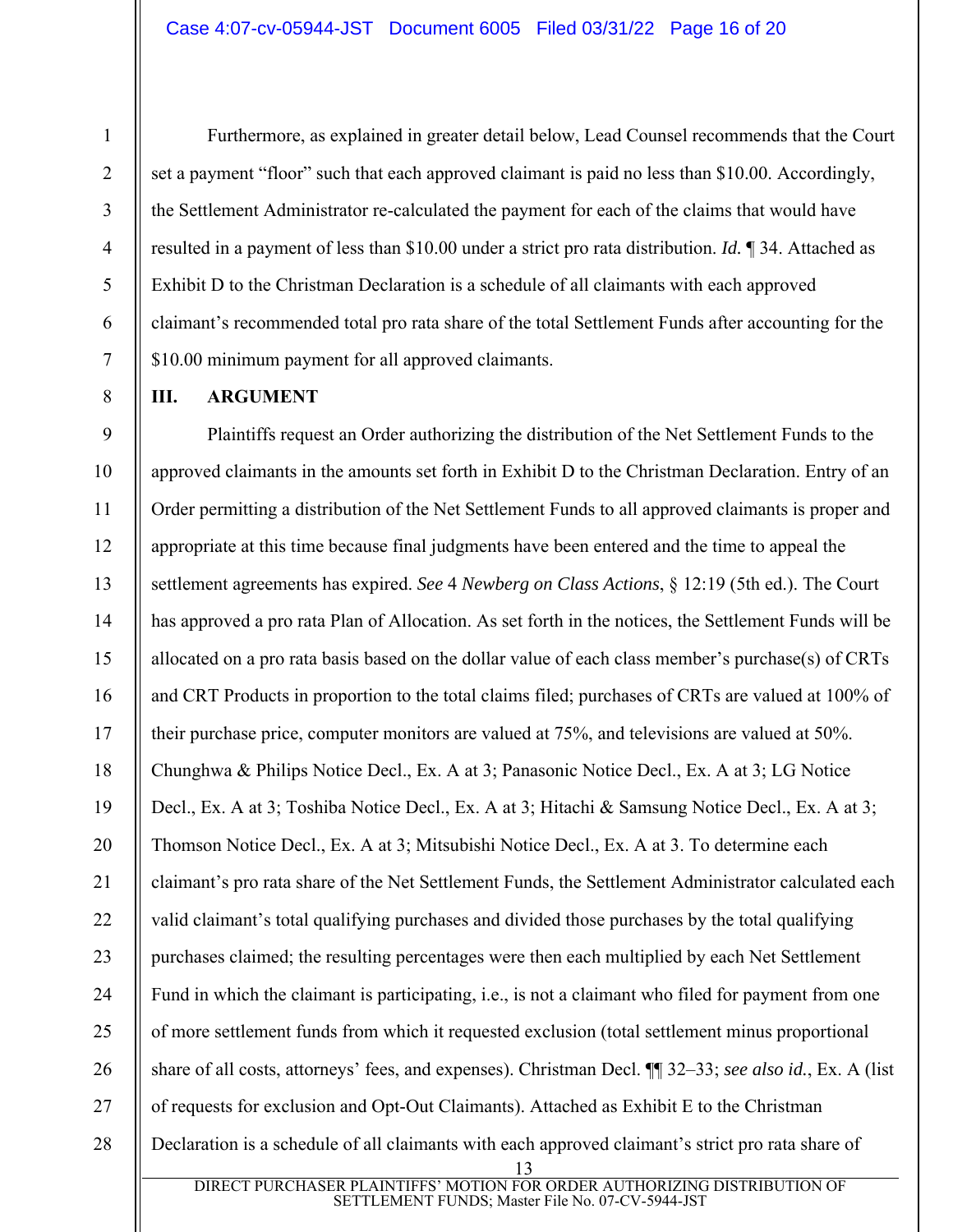each settlement fund.

1

2

3

4

5

6

7

8

9

10

11

12

13

15

16

17

18

19

20

Distribution of the Net Settlement Funds, as set forth in Exhibit D to the Christman Declaration, will give effect to the approved pro rata Plan of Allocation compensating class members based on the extent of their injuries. *See In re Anthem, Inc. Data Breach Litig.*, 327 F.R.D. 299, 332 (N.D. Cal. 2018) ("A plan of allocation that reimburses class members based on the type and extent of their injuries is generally reasonable."). The proposed plan of distribution provides for a payment to all class members with valid claims and, as discussed above and further below, sets a "floor" such that each approved claimant is paid no less than \$10.00.

14 The Settlement Administrator has completed a fair, reasonable, and adequate review of the claims. Courts typically give "deference" to decisions of an impartial settlement administrator who facilitates the implementation of a settlement agreement. *In re Int'l Air Transp. Surcharge Antitrust Litig.*, No. M 06-01793 CRB, 2011 WL 6337625, at \*2 (N.D. Cal. Dec. 19, 2011), *aff'd,* 577 F. App'x 711 (9th Cir. 2014) ("The Settlement Administrator, who was involved in the mediation and negotiation of the settlement agreements, and has been administering the funds for three years, has direct and extensive knowledge of this case. . . . Thus, the Court must give some deference to his recommendation as to factual matters."). The Settlement Administrator established and followed quality control measures to ensure that each claim was properly tracked and notified claimants of potential deficiencies, including incomplete Proof of Claim forms that were not signed and certified, Proof of Claim forms that appeared potentially duplicative, and Top Claims that lacked supporting information. Christman Decl. ¶¶ 7, 9–10.

21 22 23 24 25 26 27 28 Claimants had adequate opportunity to cure any deficiencies by providing additional information or documentation. *See, e.g., id.* ¶¶ 10–13, 22–23, 28. The Settlement Administrator processed late claims, and also considered late responses to requests for information considered to be timely if relevant documentation and/or information was provided. *Id.* ¶¶ 7, 13. Additionally, where possible, the Settlement Administrator used data provided by Settling Defendants to help substantiate certain claims. *See id.* ¶¶ 15–16. Third, the Settlement Administrator and Lead Counsel spent a significant amount of time working with claimants and/or their representatives or counsel to resolve claim disputes. *Id.* ¶¶ 23, 28.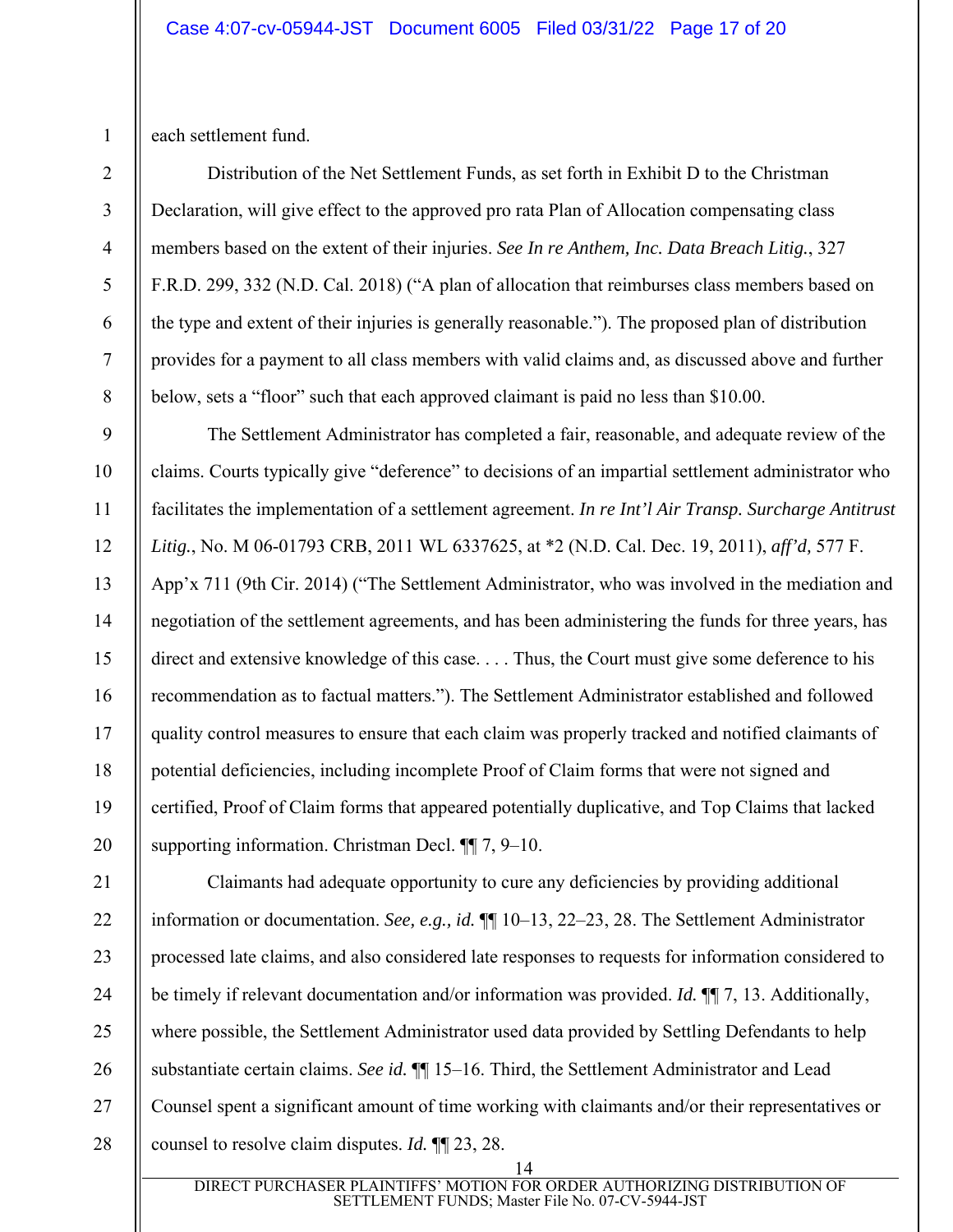The efforts of the Settlement Administrator and Lead Counsel substantially increased eligible claimants' pro rata recoveries. At the start of the claims process, the value of all claims received was calculated to be in excess of \$19 billion. *Id.* ¶ 7. After the completion of audits, document review, communications with claimants, and processing of late claims, the Settlement Administrator determined that total purchases by approved claimants was approximately \$7.5 billion, over \$11.5 billion less than the total value of the original Proof of Claim forms submitted. *Id.* ¶ 26.

Finally, Lead Counsel recommends that the Court set a payment "floor" such that each approved claimant is paid no less than \$10.00. Of the 1,834 valid claims submitted, 374 approved claimants would receive payments of less than \$10.00 under a strict pro rata distribution. *Id.* ¶ 34; *see also id.*, Ex. E. Although the proposed \$10.00 payment is greater than the value of some individuals' claims, such a threshold would conserve administration funds and provide a greater net benefit to the class overall because:

- Issuing certain checks for amounts less than \$10.00 would result in administrative costs greater than the amount of the payment;
- Checks of less than \$10.00 are less likely to be cashed;
- Uncashed checks result in additional administrative expenses related to tracking uncashed, expired checks, and reissuing checks to replace them.

*Id.* ¶ 34.

1

2

3

4

5

6

7

8

9

10

11

12

13

14

15

16

17

18

19

20 21 22 23 24 25 26 27 Courts in this District and elsewhere have set minimum distribution payments for all approved claimants, thereby adjusting the pro rata plan of allocation in order to ensure meaningful participation in the settlements and conserve administration costs. For example, in the *ODD* direct purchaser action, Judge Seeborg authorized minimum payments of \$10.00 to all class members who submitted valid claims. Order Granting Direct Purchaser Pls.' Mot. for Order Authorizing Distribution of Settlement Funds ¶ 8, Attachment 2, *In re Optical Disk Drive Antitrust Litig.*, No. 3:10-md-02143 RS (N.D. Cal. Sept. 16, 2019) (ECF Nos. 2906, 2906-1). Similarly, in the *Lithium Ion Batteries* direct purchaser action, Judge Gonzalez Rogers

#### 28 approved a \$10.00 "floor" payment for small claimants. Corrected Order Authorizing Distribution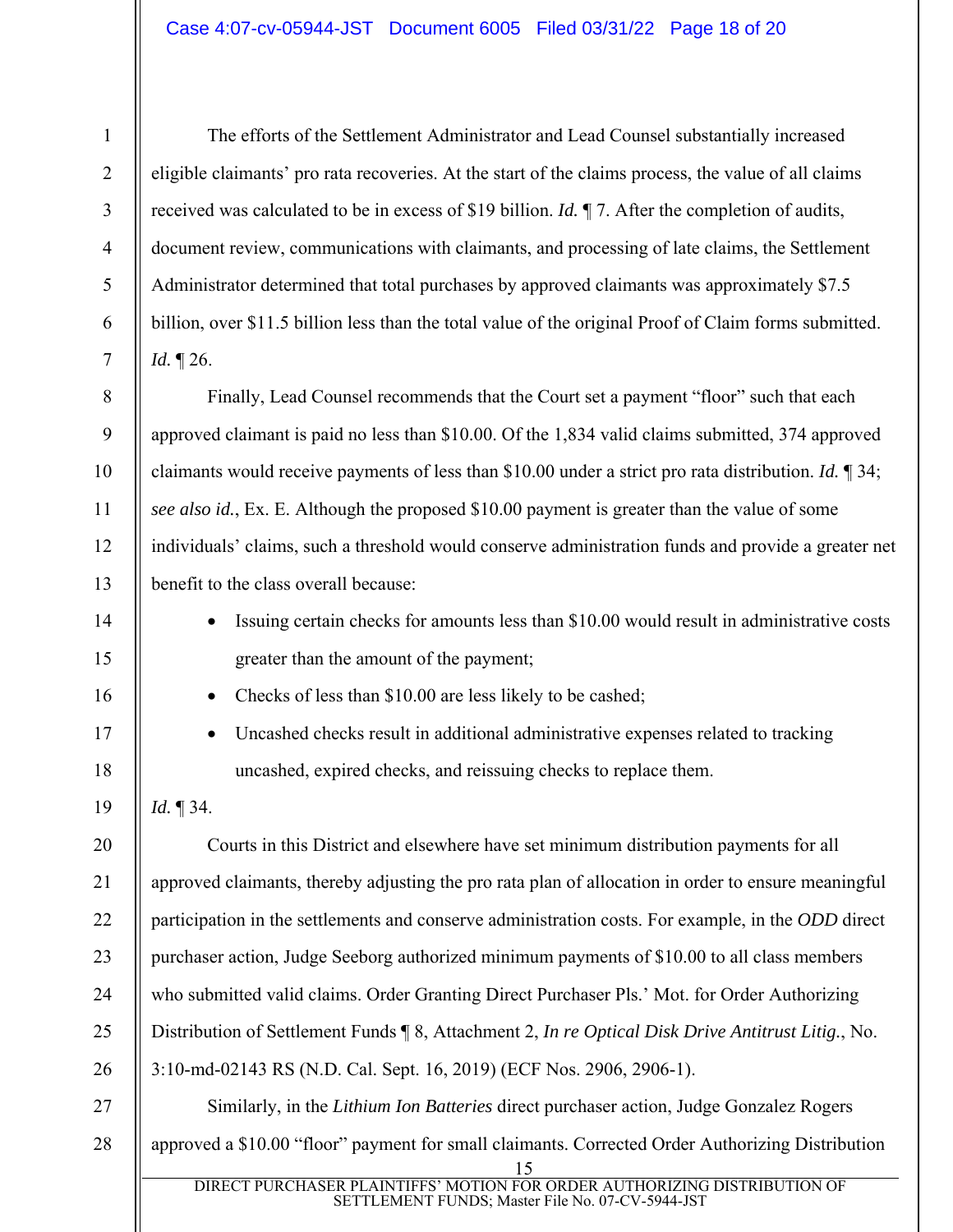1 2 3 4 5 6 7 8 9 10 11 12 13 14 15 16 17 18 19 20 21 22 23 24 25 26 of Settlement Funds (DPP Settlements) ¶ 1, *In re Lithium Ion Batteries Antitrust Litig.*, No. 13-md-02420-YGR, MDL No. 2420 (N.D. Cal. Dec. 14, 2020) (ECF No. 2684) ("In order to conserve administration costs and therefore provide a greater net benefit to the class overall, the Settlement Administrator shall distribute to each approved claimant with an eligible claim a minimum payment of \$10.00 regardless of the value of the claimant's strict pro rata share of the total settlement funds."). *See also In re Dynamic Random Access Memory (DRAM) Antitrust Litig.*, No. M-02-1486-PJH, 2013 WL 12333442, at \*13–14, 80–81, 91 n.250 (N.D. Cal. Jan. 8, 2013) (noting the court's broad powers in ensuring an equitable distribution of settlement proceeds and affirming the fairness, reasonableness and adequacy of plan of distribution that "adjusts all claimants' *pro rata* 'payments' by raising all of the claims . . . of less than \$10.00 up to \$10.00"), *report and recommendation adopted by* 2014 WL 12879520 (N.D. Cal. June 27, 2014); *In re Ins. Brokerage Antitrust Litig.*, 297 F.R.D. 136, 143 (D.N.J. 2013) ("as a matter of administrative efficiency, all Settlement Class members will receive a minimum payment of at least \$10, and the payments to Settlement Class members that would otherwise receive less than \$10 on a straight pro rata basis will be increased to \$10"); *In re Initial Pub. Offering Sec. Litig.*, 671 F. Supp. 2d 467, 498 (S.D.N.Y. 2009) ("Each Authorized Claimant with a valid Recognized Claim will receive—at a minimum—ten dollars no matter how small his, her, or its Recognized Claim. . . . [A] minimum claim amount is required to enable class members with relatively small claims to participate meaningfully.") (footnote omitted); *Standard Iron Works v. ArcelorMittal*, No. 08 C 5214, 2015 WL 6165024, at \*2 (N.D. Ill. Oct. 20, 2015) (\$100 minimum); *In re Auto. Parts Antitrust Litig.*, No. 12-md-02311, 2019 WL 7877812, at \*2 (E.D. Mich. Dec. 20, 2019) (\$100 minimum); *Mehling v. New York Life Ins. Co.*, 248 F.R.D. 455, 463 (E.D. Pa. 2008) (\$50 minimum); *Slipchenko v. Brunel Energy, Inc.*, No. H-11-1465, 2015 WL 338358, at \*3 (S.D. Tex. Jan. 23, 2015) (\$100 minimum); *Downes v. Wisconsin Energy Corp. Ret. Account Plan*, No. 09-C-0637, 2012 WL 1410023, at \*3 (E.D. Wis. Apr. 20, 2012) (\$250 minimum). In sum, distributing the Net Settlement Funds to all approved claimants, as set forth above

27 and in Exhibit D to the Christman Declaration, gives effect to the Plan of Allocation previously

28 approved by the Court, and is fair, reasonable, and adequate.